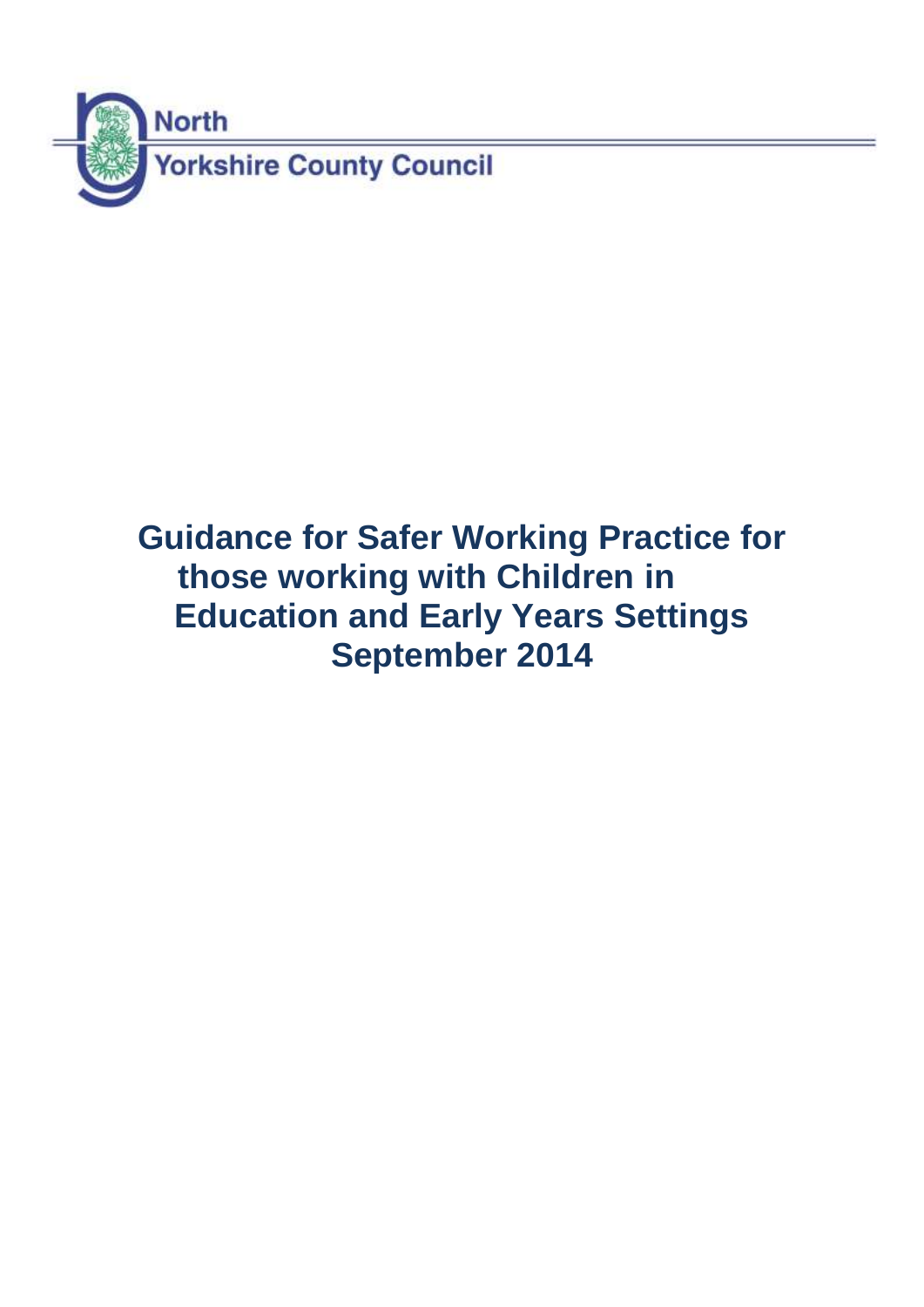## **Contents**

| <b>Section</b> |                                                                   | Page |
|----------------|-------------------------------------------------------------------|------|
| I.             | <b>Definitions</b>                                                | 3    |
| Ⅱ.             | Overview and Purpose of Guidance                                  | 3    |
| Ш              | <b>Underpinning Principles</b>                                    | 4    |
| IV             | How to Use the Document                                           | 5    |
|                | Introduction<br>1.                                                | 6    |
|                | <b>Status of Document</b><br>2.                                   | 6    |
|                | 3.<br>Duty of Care                                                | 6    |
|                | <b>Exercise of Professional Judgement</b><br>4.                   | 7    |
|                | 5.<br>Power and Positions of Trust and Authority                  | 7    |
|                | Confidentiality<br>6.                                             | 8    |
|                | <b>Standards of Behaviour</b><br>7.                               | 9    |
|                | Dress and Appearance<br>8.                                        | 9    |
|                | Gifts, Rewards and Favouritism and Exclusion<br>9.                | 10   |
|                | 10. Infatuations and 'Crushes'                                    | 10   |
|                | 11. Social Contact Outside of the Workplace                       | 11   |
|                | 12. Communication with Children (including the use of Technology) | 11   |
|                | 13. Physical Contact/Touching Children                            | 13   |
|                | 14. Other Activities that require Physical Contact                | 14   |
|                | 15. Intimate Care / Personal Care                                 | 15   |
|                | 16. Behaviour Management                                          | 15   |
|                | 17. Care, Control and Physical Intervention                       | 16   |
|                | 18. Sexual Contact                                                | 16   |
|                | 19. One to One Situations                                         | 17   |
|                | 20. Home Visits                                                   | 17   |
|                | 21. Transporting Children and Young People                        | 18   |
|                | 22. Educational Visits                                            | 18   |
|                | 23. First Aid and Medication                                      | 19   |
|                | 24. Photography, Video and other Images                           | 20   |
|                | 25. Inappropriate Images                                          | 21   |
|                | 26. Accommodation on Site                                         | 22   |
|                | 27. Overnight Supervision and Examinations                        | 22   |
|                | 28. Curriculum                                                    | 23   |
|                | 29. Whistleblowing                                                | 23   |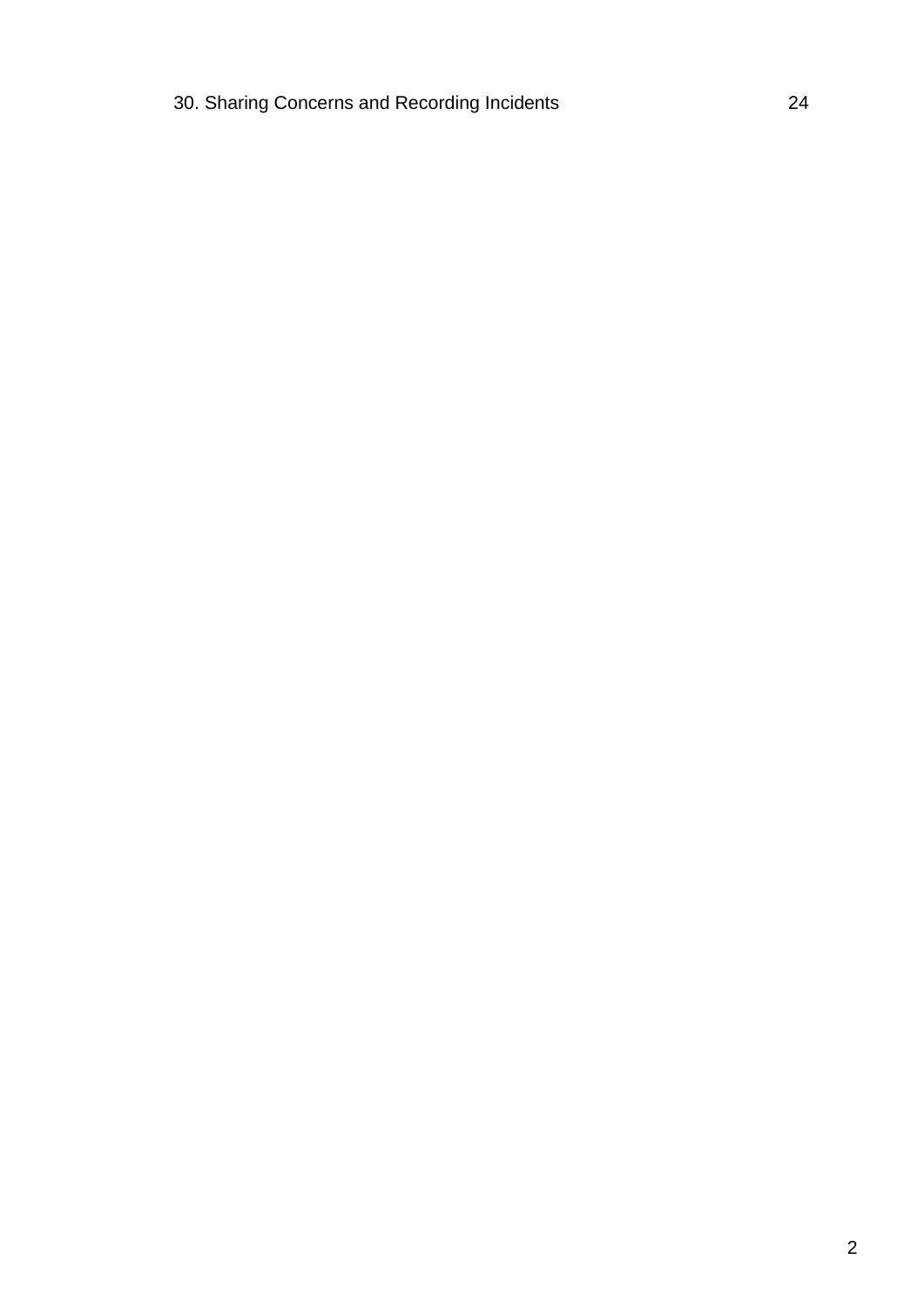## **I. Definitions**

For ease of reading, references will be made to 'school' and 'setting'. This term encompasses all types of NYCC maintained and supported educational establishments. Other educational establishments e.g. Academies, Independent and free schools, FE Institutions and Sixth Form Colleges may also wish to adopt this guidance.

References made to 'child' and 'children' refer to children and young people under the age of 18 years.

**Whilst references are made to adults, and staff, this refers to all those who work with children, irrespective of age, at an education setting, in either a paid or unpaid capacity. This would also include, for example, those who are not directly employed by the school or setting e.g. Local Authority Staff, sports coaches**

The guidance does not apply to individual child-minders working alone, although, where practicable, they should aim to follow this guidance.

The term "allegation" means where it is alleged that a person who works with children has

- behaved in a way that has harmed a child, or may have harmed a child;
- possibly committed a criminal offence against or related to a child; or,
- behaved towards a child or children in a way that indicates they may pose a risk of harm to children

## **II. Overview and Purpose of Guidance**

This document is an NYCC adaptation and update of national guidance initially published for schools by DfES, then for the use of the wider children's workforce by DCSF. It was initially produced as those working with children had expressed concern about their vulnerability and requested clearer advice about what constitutes illegal behaviour and what might be considered as misconduct. They asked for practical guidance about which behaviours constitute safe practice and which behaviours should be avoided.

The document seeks to ensure that the duty of care towards children and staff is promoted by raising awareness of illegal, unsafe and unwise behaviour. It should assist staff to monitor their own standards and practice.

The guidance will also support employers in giving a clear message that unlawful or unsafe behaviour will not be tolerated and that where appropriate, legal or disciplinary action is likely to follow.

Whilst every attempt has been made to cover a wide range of situations, it is recognised that any such guidance cannot cover all eventualities. There may be times when professional judgements are made in situations not covered by this document, or which directly contravene the guidance given by the employer. It is expected that in these circumstances staff will always advise their senior colleagues of the justification for any such action already taken or proposed.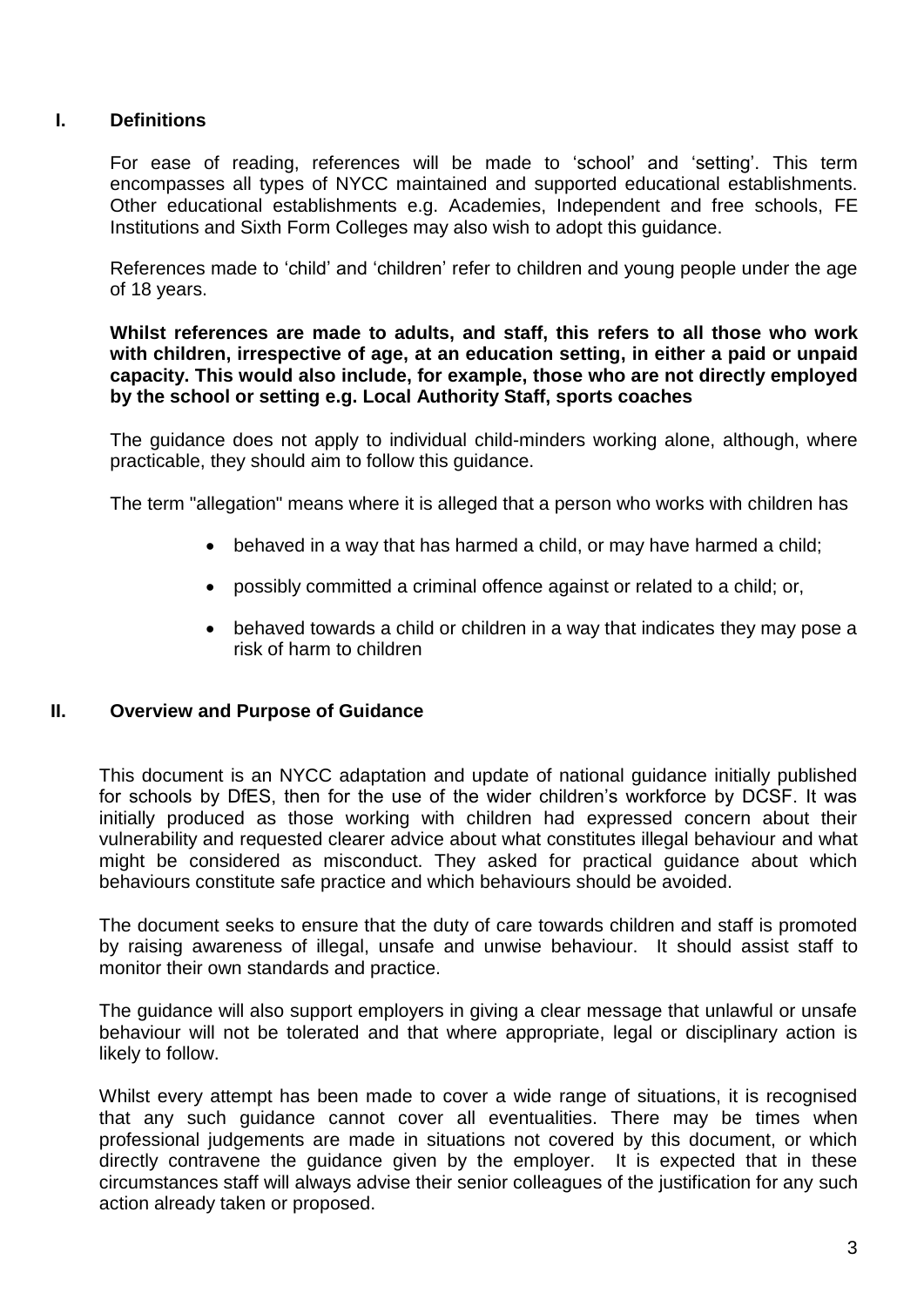Statutory Guidance *Keeping Children Safe in Education* DfE April 2014 states that "all staff should be aware of systems within their school or college which support safeguarding and these should be explained to them as part of staff induction. This includes the school's child protection policy and documentation referred to within.

This document is of relevance to Early Years settings in meeting the statutory Early Years Foundation Stage Safeguarding and Welfare requirements.

It is recognised that the vast majority of adults who work with children act professionally and aim to provide a safe and supportive environment which secures the well-being and very best outcomes for children in their care. Achieving these aims is not always straightforward, as much relies on child and staff interactions where tensions and misunderstandings can occur.

Allegations may be genuine, false or misplaced, they may arise from differing perceptions of the same event, however, when they occur, are inevitably distressing and difficult for all concerned.

There are some adults who seek out, create or exploit opportunities to harm children and it is therefore essential that all possible steps are taken to safeguard children and ensure that the adults working with them do so safely.

**Further to the above and DfE recommendations following the 2011 North Somerset Serious Case Review, NYCC recommended that Schools and Early Years setting adopt this Safer Working Practice Guidance as part of their staff behaviour policy. This should be covered as part of induction and an on-going basis to ensure that all staff and volunteers are aware of expected conduct and behaviours that keep adults and children safe.** 

## **III. Underpinning Principles**

- The welfare of the child is paramount (Children Act 1989)
- Adults should understand their responsibilities to safeguard and promote the welfare of children.
- Adults are responsible for their own actions and behaviour and should avoid any conduct which would lead any reasonable person to question their motivation and intentions
- Adults should work, and be seen to work, in an open and transparent way
- Adults should discuss and/or take advice promptly from their line manager or another senior member of adults about any incident which may give rise to concern
- Records should be made of any such incident and of decisions made/further actions agreed, in accordance with the school or setting's policy for keeping and maintaining records on allegations against adults. Early Years settings should keep a separate recording system for more general 'complaints' and make this available for OfSTED inspection.
- Adults should apply the same professional standards regardless of culture, disability, gender, language, racial origin, religious belief and sexual identity.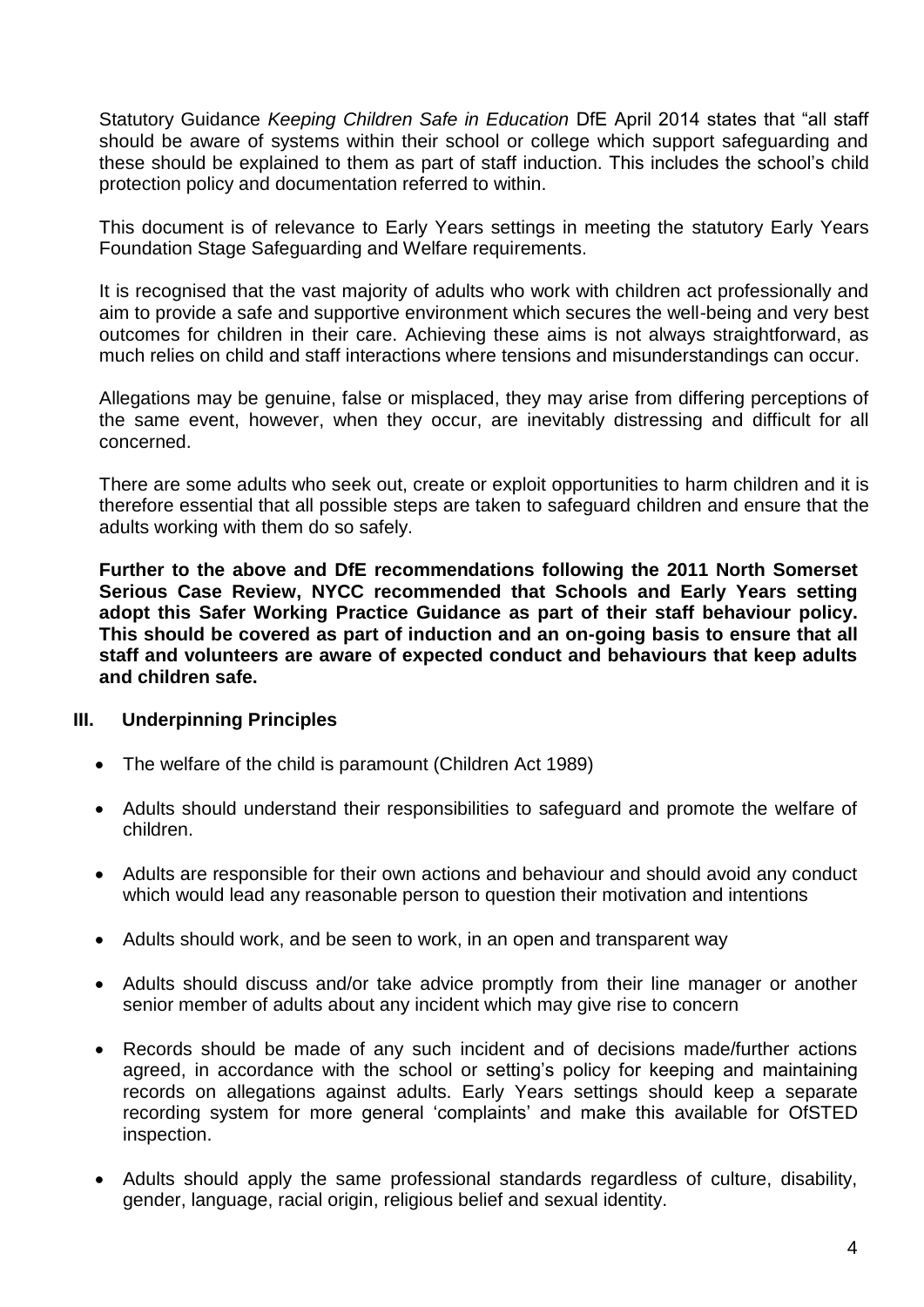- Adults should acknowledge that deliberately invented/malicious allegations are extremely rare and that all concerns should be reported
- Adults must not consume or be under the influence of alcohol or any substance, including prescribed medication, which may affect their ability to care for children and they must not smoke on the premises
- Adults should be aware that breaches of the law and other professional guidelines could result in criminal or disciplinary action being taken against them
- Adults and managers should continually monitor and review practice and ensure this guidance is followed
- Adults should be aware of their establishment's child protection and allegations against adults policy and procedures, whistle blowing policy and the NYSCB procedures for handling allegations against adults (www.safeguardingchildren.co.uk )
- Wherever there is an allegation against a person working with children the North Yorkshire Safeguarding Children Board procedures should be followed and the Local Authority Designated Officer informed. Early Years settings also need to inform Ofsted.

## **IV How to Use the Document**

Each section provides general guidance about a particular aspect of work undertaken with children and, in the right hand column, specific guidance about which behaviours should be avoided and which are recommended.

Some schools and settings will need to adapt or add to the guidance to meet their specific practices, contexts and the age of children in the specific school / setting. Not all aspects of the guidance will be relevant to all educational establishments.

**I**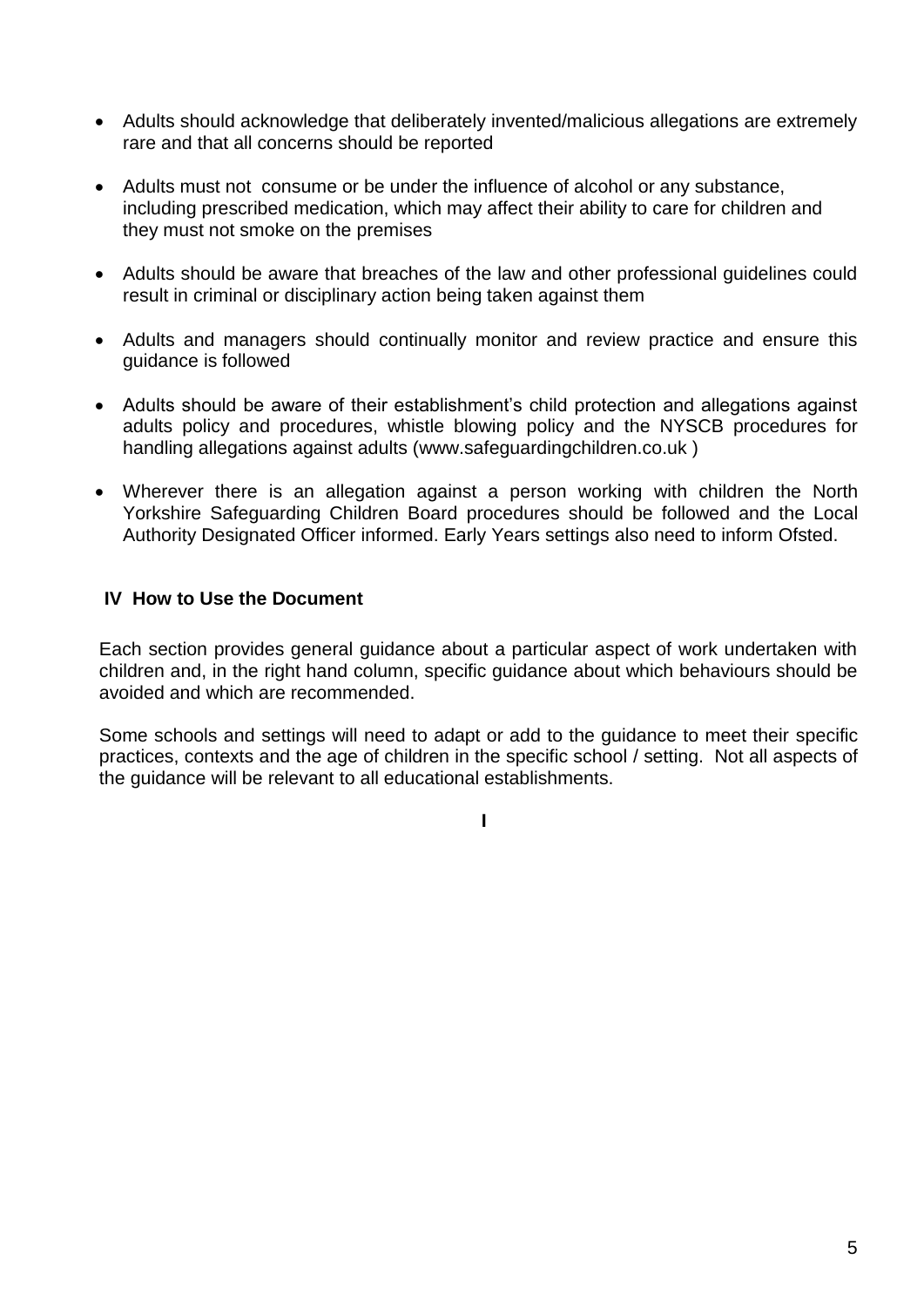## **1. Introduction**

Adults have a crucial role to play in the lives of children. This guidance has been produced to help adults establish the safest possible learning and working environments which safeguard children and reduce the risk of them being falsely accused of improper or unprofessional conduct.

## **2. Status of Document**

This document is endorsed and recommended by North Yorkshire County Council. It should inform and assist employers to develop and review their guidelines on safer working practices. It will be used as reference by the Local Authority Designated Officer (LADO)\* when responding to any allegations made against adults.

## **3. Duty of Care**

Staff are accountable for the way in which they exercise authority; manage risk; use resources; and safeguard children.

All staff have a duty to keep children safe and to protect them from sexual, physical and emotional harm and neglect. Children have a right to be safe and to be treated with respect and dignity. It follows that trusted adults are expected to take reasonable steps to ensure the safety and well-being of children. Failure to do so may be regarded as professional neglect.

The duty of care is, in part, exercised through the development of respectful, caring and professional relationships between adults and children and behaviour by an adult that demonstrates integrity, maturity and good judgement.

The public, Local Authorities, employers and parents have legitimate expectations about the nature of professional involvement in the lives of children. When individuals accept a role working with children, they should understand and acknowledge the responsibilities and trust involved in that role.

Employers have a duty of care towards their employees under the Health and Safety legislation which requires them to provide a safe working environment for adults. Thus, employers have a duty of care for the well-being of employees and to ensure

*This means that these guidelines:*

 *apply to all adults working in Education or Early Years settings whatever their position, role or responsibilities*

*\*the LADO is the person to whom allegations against adults should be reported to in the first instance* 

*This means that adults should:*

- *understand the responsibilities which are part of their employment or role, and be aware that sanctions will be applied if these provisions are breached*
- *always act, and be seen to act, in the child's best interests*
- *avoid any conduct which would lead any reasonable person to question their motivation and intentions*
- *take responsibility for their own actions and behaviour*

*This means that employers should:*

- *promote a culture of openness and support*
- *ensure that systems are in place for concerns to be raised*
- *ensure that adults are not placed in situations which render them particularly vulnerable*
- *ensure that all adults are aware of expectations, policies and procedures*

*This means that Managers / Owners / Governing Bodies should:*

 *ensure that appropriate safeguarding and child protection policies and procedures are distributed, adopted, implemented and monitored*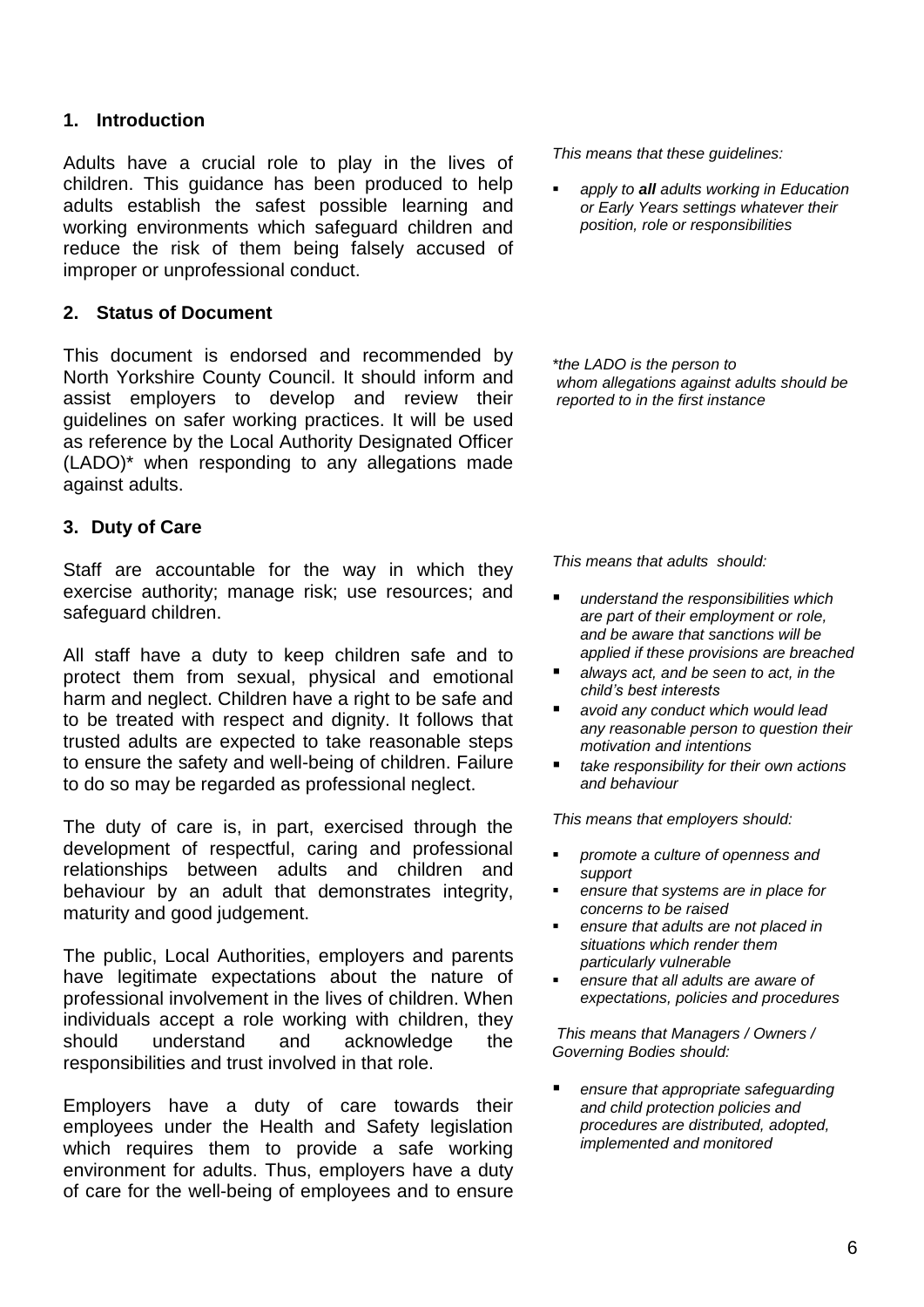that employees are treated fairly and reasonably in all circumstances.

Legislation also imposes a duty on employees to take care of themselves and anyone else who may be affected by their actions or failings. An employer's duty of care and the adults' duty of care towards children should not conflict. This 'duty' can be demonstrated through the use and implementation of these guidelines.

## **4. Exercise of Professional Judgement**

This guidance cannot provide a complete checklist of what is, or is not, appropriate behaviour for adults. It does highlight however, behaviour that is illegal, inappropriate or inadvisable. There will be occasions and circumstances in which adults have to make decisions or take action in the best interest of the child which could contravene this guidance or where no guidance exists. Individuals are expected to make judgements about their behaviour in order to secure the best interests and welfare of the children in their charge and in so doing, will be seen to be acting reasonably. These judgements should always be recorded and shared with a manager.

Adults should always consider whether their actions are warranted, proportionate, safe and applied equitably. They should ensure that they are not exercising any favouritism, nor scapegoating or 'picking-on' any child.

## **5. Power and Positions of Trust and Authority**

As a result of their knowledge, position and/or the authority invested in their role, all adults working with children are in positions of trust in relation to the children in their care.

The relationship between a person working with children and a child is one in which the adult has a position of power or influence. It is vital for adults to understand this power that the relationship cannot be one between equals and the responsibility they must exercise as a consequence.

The potential for exploitation and harm of vulnerable children means that adults have a responsibility to ensure that an unequal balance of power is not used for personal advantage or gratification.

*This means that where no specific guidance exists adults should:*

- *discuss the circumstances that informed their action, or their proposed action, with a senior staff member. This will help to ensure that the safest practices are employed and reduce the risk of actions being misinterpreted*
- *always discuss any misunderstanding, accidents or threats with a senior staff member*
- *always record discussions and actions taken with their justifications*
- *record any areas of disagreement and, if necessary refer to another agency/the LA/Ofsted/Regulatory Body*

- *use their position to gain access to information for their own advantage and/or a child's or family's detriment*
- *use their power to intimidate, threaten, coerce or undermine children*
- *use their status and standing to form or promote relationships with children which are of a sexual nature, or which may become so*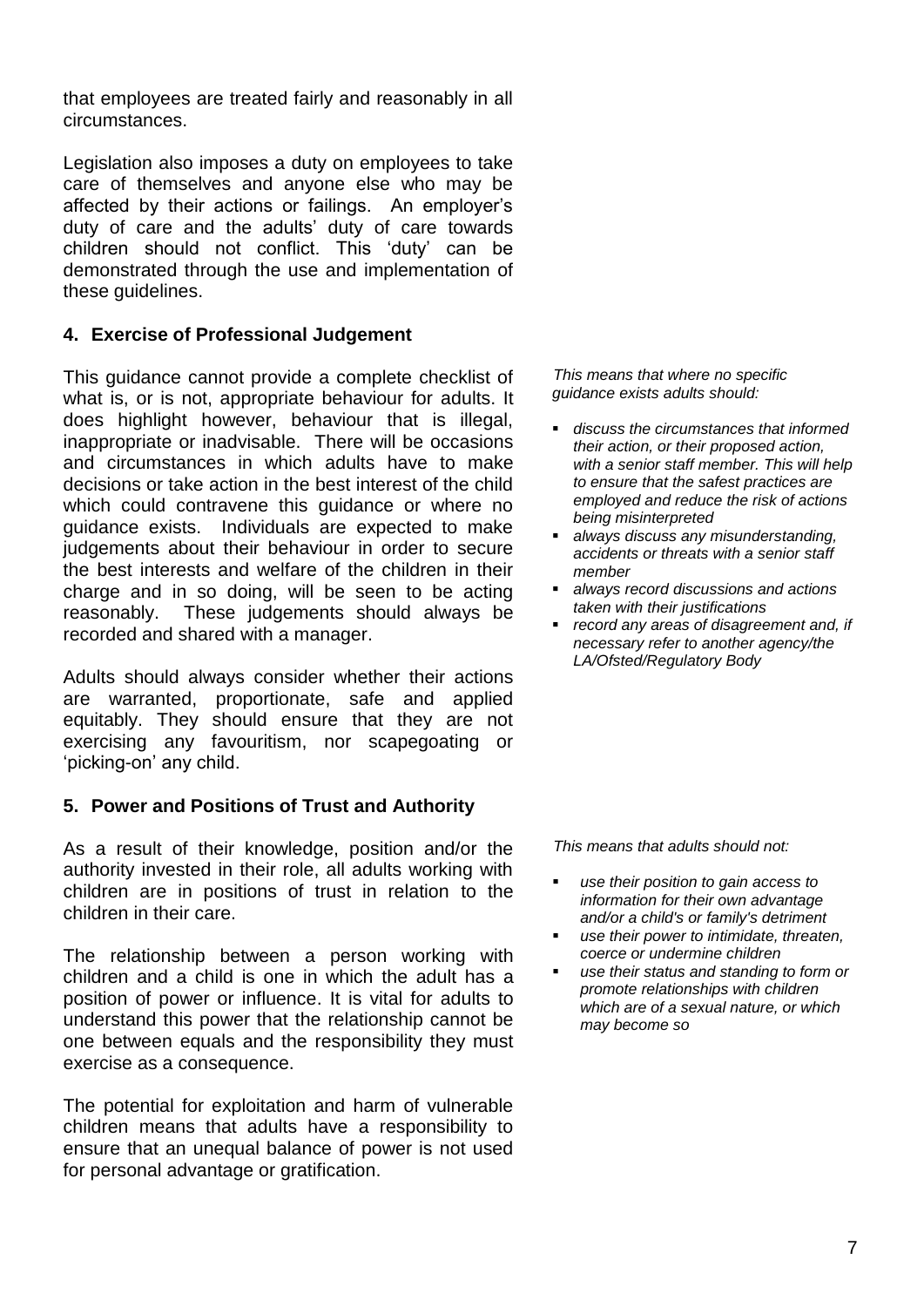Adults should always maintain appropriate professional boundaries, avoid behaviour which might be misinterpreted by others and report and record any incident which could have been misinterpreted.

Where a person aged 18 or over is in a position of trust with a child under 18, it is an offence for that person to engage in sexual activity with or in the presence of that child, or to cause or incite that child to engage in or watch sexual activity.

## **6. Confidentiality**

The storing and processing of personal information about children is governed by the Data Protection Act 1998. Employers should provide clear advice to staff about their responsibilities under this legislation so that when considering sharing confidential information these principles should apply.

Members of staff may have access to confidential information about children in order to undertake their everyday responsibilities. In some circumstances adults may be given highly sensitive or private information, these must be kept confidential at all times and only shared when legally permissible to do so and in the interest of the child. Records should only be shared with those who have a legitimate professional need to see them.

Adults should never use confidential or personal information about a child or her/his family for their own, or others advantage (including that of partners, friends, relatives or other organisations). Information must never be used to intimidate, humiliate, or embarrass the child.

Confidential information about a child should never be used casually in conversation or shared with any person other than on a need-to-know basis. In circumstances where the child's identity does not need to be disclosed the information should be used anonymously.

There are some circumstances in which a member of staff may be expected to share information about a child, for example when abuse is alleged or suspected. In such cases, individuals have a duty to pass information on without delay, but only to those with designated child protection responsibilities.

If a member of staff is in any doubt about whether to

*This means that adults:*

- *are expected to treat information they receive about children in a discreet and confidential manner*
- *should seek advice from a senior member of staff if they are in any doubt about sharing information they hold or which has been requested of them*
- *need to be cautious when passing information to others about a child*
- *need to know the procedures for handling allegations against staff and to whom any concerns or allegations should be reported*
- *need to know the name of the Designated Person/ Lead Practitioner/ for Child Protection and be familiar with NYSCB child protection procedures and guidance:*

*[www.safeguardingchildren.co.uk](http://www.safeguardingchildren.co.uk/)*

 *need to ensure that where personal information is recorded using modern technologies that systems and devices are kept secure*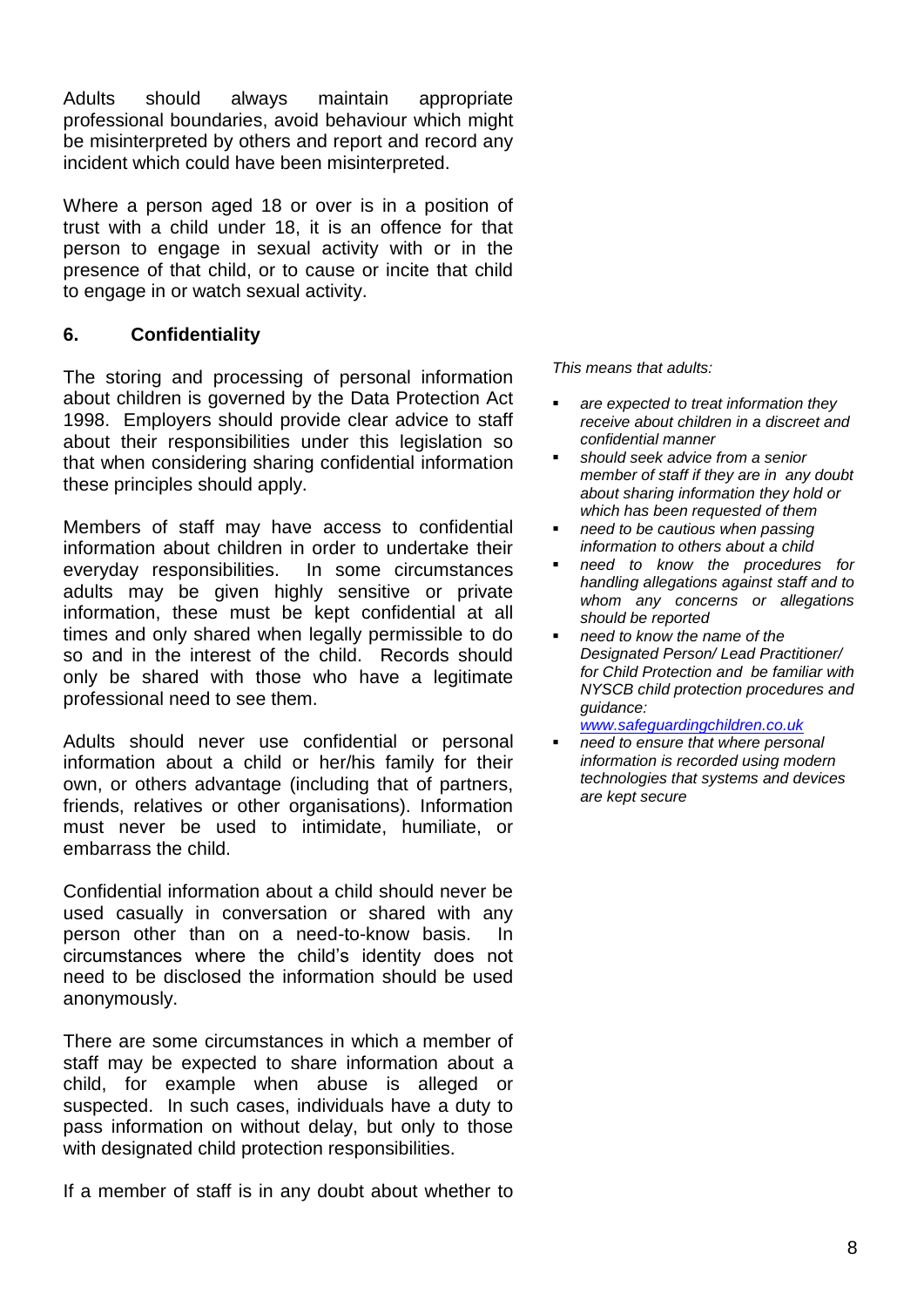share information or keep it confidential he or she should seek guidance from a senior member of staff. Any media or legal enquiries should be passed to senior management.

## **7. Standards of Behaviour**

All staff have a responsibility to maintain public confidence in their ability to safeguard the welfare and best interests of children. They should adopt high standards of personal conduct in order to maintain confidence and respect of the general public and those with whom they work.

There may be times, for, example, where an individual's actions in their personal life come under scrutiny from the community, the media or public authorities, including with regard to their own children, or children or adults in the community.

Adults should be aware that their behaviour, either in or out of the workplace, could compromise their position within the work setting in relation to the protection of children, loss of trust and confidence, or bringing the employer into disrepute. Such behaviour may also result in disqualification from childcare by Ofsted or a bar from working with children by the DBS or the relevant regulatory body.

The Childcare (Disqualification) regulations 2009 and Sec 75 and 76 Childcare Act 2006 sets out grounds for disqualification where the person, a person living with them, a person who works with them and cares for children, or lives and works on the premises where childcare is provided has either committed a relevant offence against a child; been subject to an order or determination removing a child from their care or preventing a child living with them; committed certain serious sexual or physical offences against an adult; been charged with certain offences against an adult; been included on the DBS children's barred list; been made subject to a disqualification order by the court; previously been refused registration as a childcare provider or provider or manager of a children's home or had such registration cancelled*.*

## **8. Dress and Appearance**

A person's dress and appearance are matters of personal choice and self-expression. However adults should consider the manner of dress and appearance appropriate to their professional role which may be

*This means that adults should not:*

- *behave in a manner which would lead any reasonable person to question their suitability to work with children or act as a role model*
- *make, or encourage others to make sexual remarks to, or about a child*
- *use inappropriate language to, or in the presence of children*
- *discuss their own sexual relationships with or in the presence of children*
- *make (or encourage others to make) unprofessional personal comments which scapegoat, demean or humiliate, or might be interpreted as such*
- *This means that staff should: be aware that behaviour by themselves or others in their personal lives may impact on their work with children*

*This means that adults should wear clothing which:*

- *promotes a positive and professional image*
- *is appropriate to their role*
- *is not likely to be viewed as offensive,*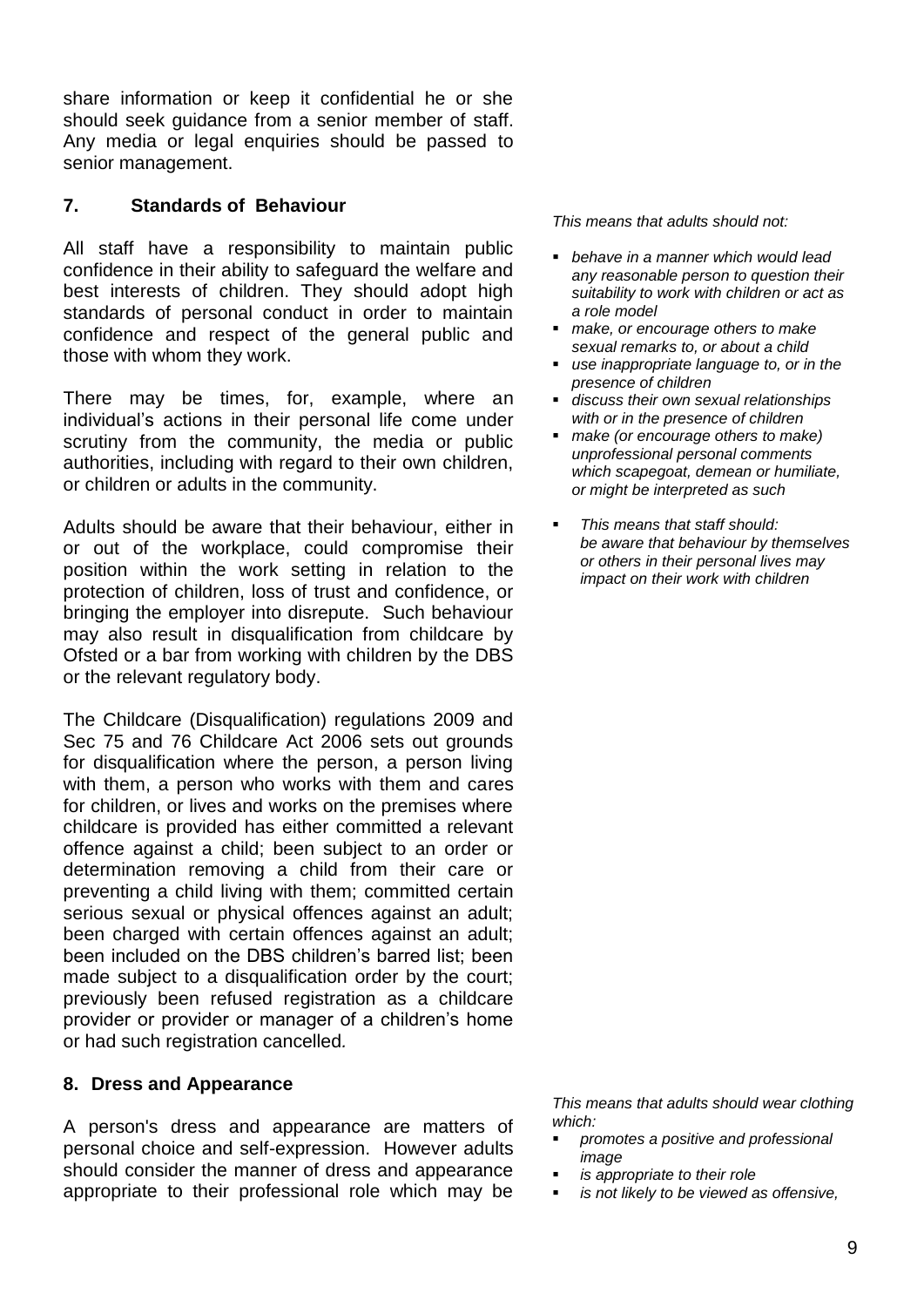different to that adopted in their personal life. Staff should ensure they are dressed decently, safely and appropriately for the tasks they undertake. Those who dress or appear in a manner which could be viewed as offensive or inappropriate could render themselves vulnerable to criticism or allegation.

## **9. Gifts, Rewards, Favouritism and Exclusion**

The giving of gifts or rewards to children and the receiving of gifts from children and parents/carers should form part of the organisation's policy.

Adults need to take care that they do not accept any gift that might be construed as a bribe by others, or lead the giver to expect preferential treatment.

There are occasions when children or parents wish to pass small tokens of appreciation to adults e.g. at Christmas or as a thank-you and this is usually acceptable within the policy. However, it is unacceptable to receive gifts on a regular basis or of any significant value.

Similarly, it is inadvisable to give such personal gifts to children. This could be interpreted as a gesture either to bribe or groom a child. It might also be perceived that a 'favour' of some kind is expected in return.

Any reward given to a child should be in accordance with agreed practice, consistent with the school or setting's behaviour policy, recorded and not based on favouritism.

Adults should exercise care when selecting children for e.g. specific activities, jobs, privileges in order to avoid perceptions of favouritism or injustice. Similar care should be exercised when pupils are excluded from an activity. Methods of selection and exclusion should always be subject to clear, agreed criteria.

## **10. Infatuations and 'crushes'**

All adults need to recognise that it is not uncommon for children to be strongly attracted to a member of staff and /or develop a 'crush' or infatuation. They should make every effort to ensure that their own behaviour cannot be brought into question and remain aware that such infatuations may carry a risk and their words or actions may be misinterpreted.

*revealing, or sexually provocative*

- *does not distract, cause embarrassment or give rise to misunderstanding*
- *is absent of any political or otherwise contentious slogans*
- *is not considered to be discriminatory and is culturally sensitive*

*This means that adults should:* 

- *be aware of their organisation's policies*
- *ensure that gifts received or given in situations which may be misconstrued are declared and recorded*
- *only give gifts to any child as part of an agreed reward system*
- *where giving gifts other than as above, ensure that these are of insignificant value and given to all children equally*
- *ensure that all selection processes of children are fair and these are undertaken and agreed by more than one member of staff*
- *ensure that they do not behave in a manner which is either favourable or unfavourable to individual children*

*This means that staff should:*

 *report any indications (verbal, written or physical) that suggest a young person may be infatuated with a member of staff*

*This means that senior managers should:*

 *put action plans in place where concerns are brought to their attention*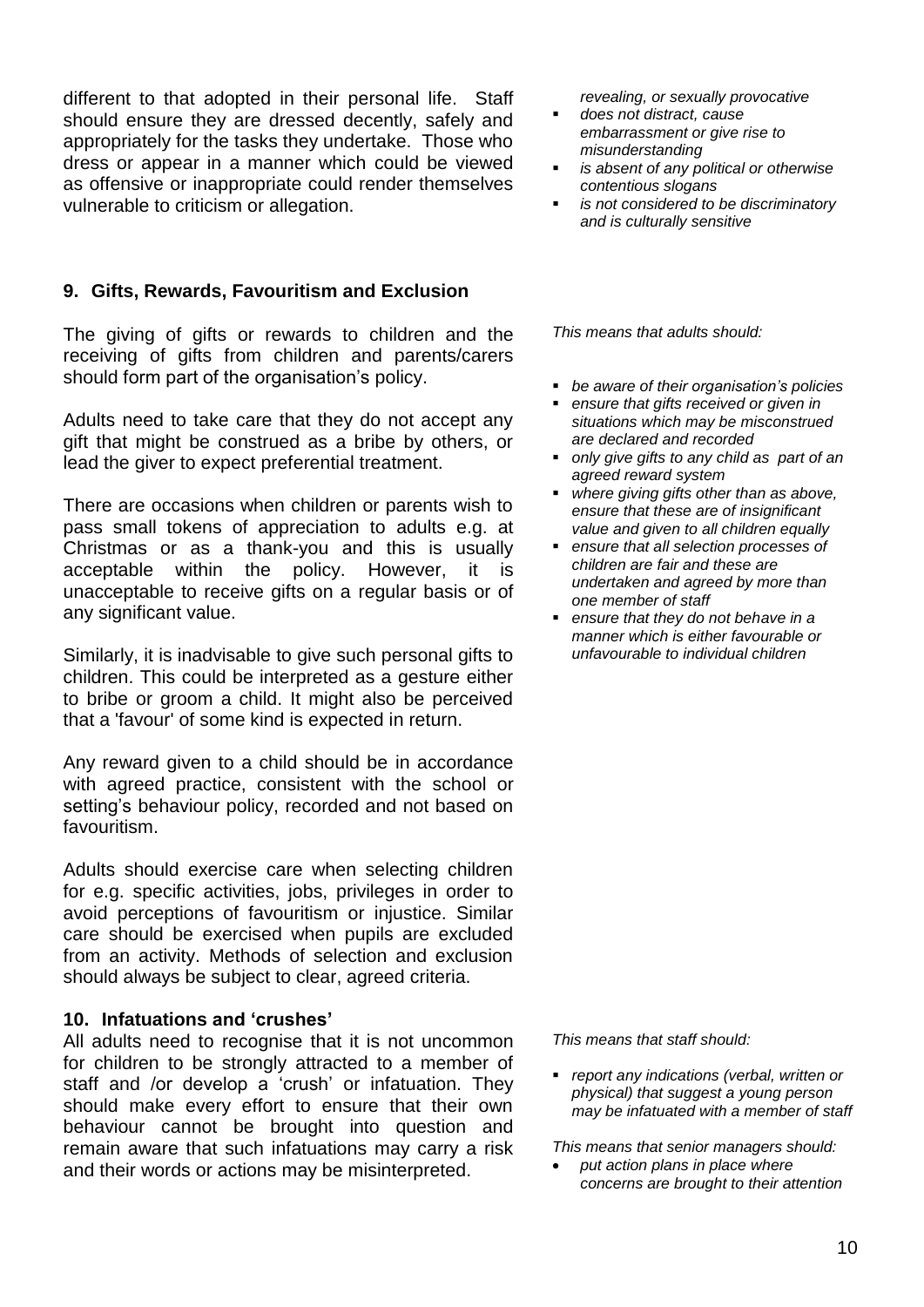Any member of staff who receives a report, overhears something, or otherwise notices any sign, however small or seemingly insignificant, that a young person has or may be becoming infatuated with them or a colleague, should immediately report this to a senior member of staff. In this way appropriate, early intervention can be taken which can prevent escalation and avoid hurt, embarrassment or distress for those concerned.

The senior manager should give careful thought to those circumstances where the staff member, child and their parent should be spoken to and a plan to manage the situation put in place which responds sensitively to the child and staff member and maintains the dignity of all. Any such plan should involve all parties, be robust and regularly monitored and reviewed.

#### **11. Social Contact Outside of the Workplace**

Whilst it is acknowledged that adults may have genuine friendships with parents they should be aware that people who sexually harm children will often seek to establish relationships and contact outside of the workplace with both the child and their parents, in order to 'groom' the adult and the child and/or create opportunities for sexual abuse.

If a child or parent seeks to establish social contact, or if this occurs coincidentally, the member of staff should exercise her/his professional judgement. This also applies to social contacts made through outside interests or the staff member's own family.

It is recognised that adults can support a parent who may be in particular difficulty. Care needs to be exercised in those situations where the parent comes to depend upon the staff member for support outside their professional role. This situation should be discussed with senior management and where necessary referrals made to the appropriate support agency

#### **12. Communication with Children (including the use of Technology)**

In order to make best use of the many educational and social benefits of new and emerging technologies, children need opportunities to use and explore the digital world, using multiple devices from multiple

*This means that adults should:*

- *always approve any planned social contact with children or parents with senior colleagues, for example when it is part of a reward scheme*
- *advise senior management of any regular social contact they have with a child which may give rise to concern (e.g. through clubs)*
- *refrain from sending personal communication to children and parents e.g. letters and cards, unless agreed with senior managers*
- *inform senior management of any relationship with a parent where this extends beyond the usual parent/professional relationship*
- *inform senior management of any requests or arrangements where parents wish to use their services outside of the workplace e.g. babysitting*

*This means that adults should:*

 *not seek to communicate/make contact or respond to contact with children*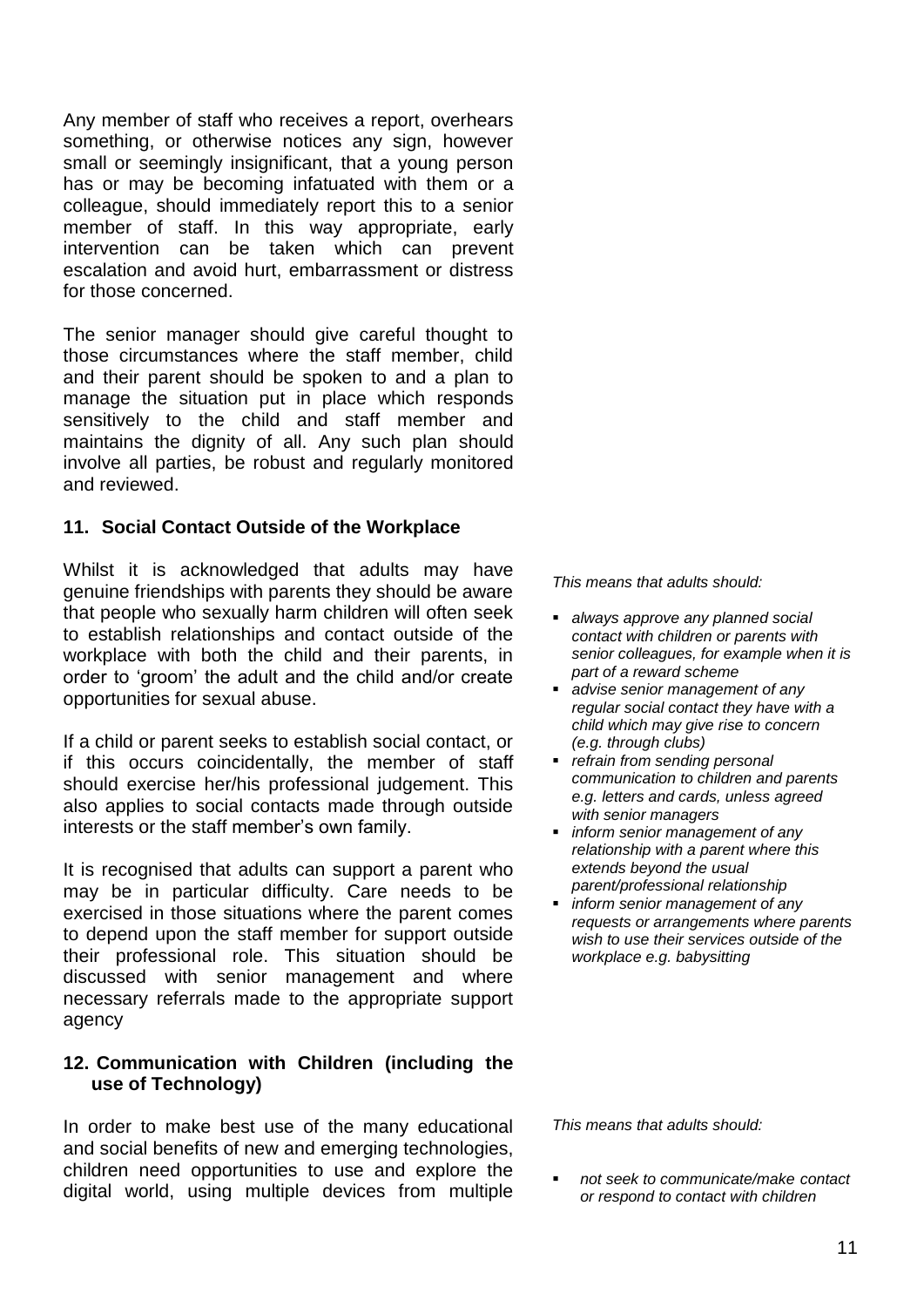locations. It is now recognised that e.safety risks are posed more by behaviours and values than the technology itself.

Adults must therefore ensure that they establish safe and responsible online behaviours. This means working to local and national guidelines and acceptable user user policies [http://cyps.northyorks.gov.uk/index.aspx?articleid=273](http://cyps.northyorks.gov.uk/index.aspx?articleid=27322) [22](http://cyps.northyorks.gov.uk/index.aspx?articleid=27322) These detail the way in which new and emerging technologies may and may not be used and identify the sanctions for misuse.

Communication with children, by whatever method, (both in the 'real' world and through web based and telecommunication interactions) should take place within clear and explicit professional boundaries. This includes the use of technology such as computers, mobile 'phones, smart phones, text messages, emails, instant messages and the use of social networking sites such as Facebook and Twitter, chatrooms, forums, blogs, websites, gaming sites etc. digital cameras, videos, web-cams and other hand held devices. (Given the ever changing world of technology it should be noted that this list gives examples only and is not exhaustive.)

Staff should not request or respond to any personal information from children other than which may be necessary in their professional role. They should ensure that their communications are open and transparent and avoid any communication which could be interpreted as 'grooming behaviour'

Staff should not give their personal contact details to children for example, e-mail address, home or mobile telephone numbers, details of web based identities. If children locate these by any other means and attempt to contact or correspond with the staff member, they should not respond, report the matter to their manager and the child should be firmly and politely informed that this is not acceptable.

Staff should, in any communication with children, also follow the guidance in section 7 'Standards of Behaviour'.

Staff should adhere to their establishment's policies, including those with regard to communication with parents and information they share when using the worldwide web.

*outside of the purposes of their work*

- *not give out their personal details*
- *use only equipment and Internet services provided by the school or setting*
- *follow their school / setting's AUP policy*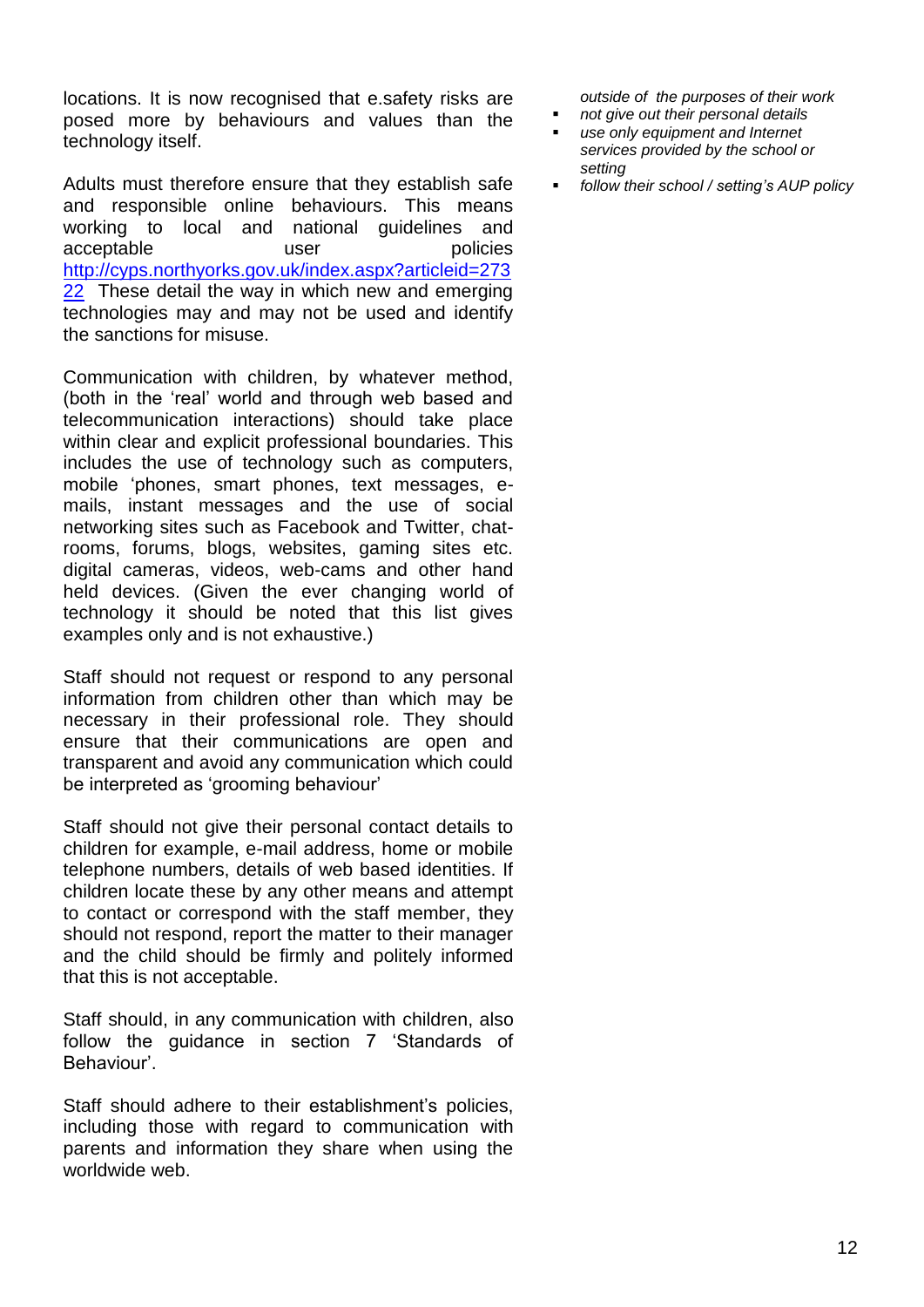## **13. Physical Contact /Touching Children**

There are occasions when it is entirely appropriate and proper for adults to have physical contact with children, however, it is crucial that they only do so in ways appropriate to their professional role and in relation to the child's needs and any agreed care plan.

Not all children feel comfortable about certain types of physical contact, this should be recognised and, wherever possible adults should seek the child's permission before initiating contact and be sensitive to any signs that the child may be uncomfortable *or* embarrassed. Adults should acknowledge that some children are more comfortable with touch than others and/or may be more comfortable with touch from some adults than others. Adults should listen, observe and take note of the child's reaction or feelings and, so far as is possible, use a level of contact and/or form of communication which is acceptable to the child and for the minimum time necessary. Where the child is very young there should be discussion with the parent/carer about necessary and acceptable physical contact.

It is not possible to be specific about the appropriateness of each physical contact, since an action that is appropriate with one child in one set of circumstances may be inappropriate in another, or with a different child. It should be in response to the child's needs at the time, of limited duration and appropriate to their age, stage of development, gender, ethnicity and background. Adults should therefore, use their professional judgement at all times.

Physical contact should never be secretive, or for the gratification of the adult, or represent a misuse of authority. If a member of staff believes that an action by them or a colleague could be misinterpreted, or if an action is observed which is possibly abusive the incident and circumstances should be immediately reported to the manager and recorded. Where appropriate, the manager should consult with the LADO.

Extra caution may be required where it is known that a child has suffered previous abuse or neglect. In the child's view, physical contact might be associated with such experiences and it is recognised that many such children may seek out inappropriate physical contact. In such circumstances adults should deter the child *This means that adults should:*

- *be aware that even well intentioned physical contact may be misconstrued by the child, an observer or by anyone to whom this action is described*
- *never touch a child in a way which may be considered indecent*
- *always be prepared to explain actions and accept that all physical contact be open to scrutiny*
- *never indulge in e.g. horseplay or fun fights*
- *always allow/encourage children, where able, to undertake self-care tasks independently*
- *consider the way in which they offer comfort to a distressed child*
- *always tell a colleague when and how they offered comfort to a distressed child*
- *ask the preferences of children who can communicate*
- *consider alternatives, where it is anticipated that a child might misinterpret or be uncomfortable with physical contact*
- *always explain to the child the reason why contact is necessary and what form that contact will take*
- *report and record situations which may give rise to concern*
- *be aware of cultural or religious views about touching and be sensitive to issues of gender*

*This means that schools and settings should:*

- *ensure they have a system in place for recording incidents and the means by which information about incidents and outcomes can be easily accessed by senior management*
- *provide adults, on a "need to know" basis, with relevant information about vulnerable children in their care*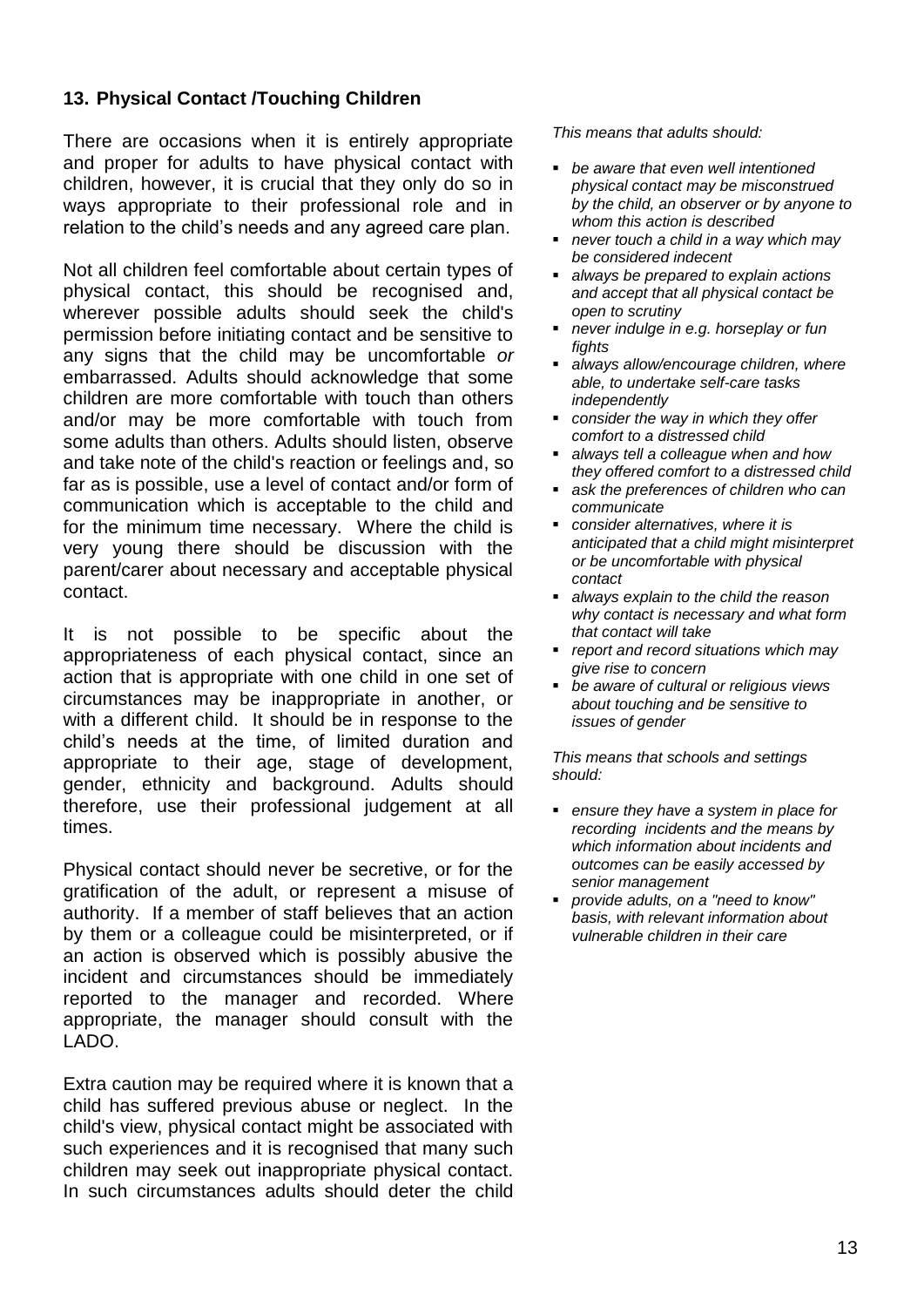sensitively by helping them to understand the importance of personal boundaries.

The general culture of 'limited touch' should be adopted, where appropriate, to the individual requirements of each child. Children with special needs may require more physical contact to assist their everyday learning. The arrangements should be understood and agreed by all concerned, justified in terms of the child's needs, consistently applied and open to scrutiny.

## **14. Other Activities that require Physical Contact**

Some adults who work in certain settings, for example sports, drama or outdoor activities or teach specific subjects such as PE or music, will have to initiate some physical contact with children, for example to demonstrate technique in the use of a particular piece of equipment, adjust posture, or perhaps to support a child so they can perform an activity safely or prevent injury.

Physical contact should take place only when it is necessary in relation to a particular activity. It should take place in a safe and open environment i.e. one easily observed by others and last for the minimum time necessary. The extent of the contact should be made clear and undertaken with the permission of the child/young person. Contact should be relevant to their age and / or understanding and adults should remain sensitive to any discomfort expressed verbally or non-verbally by the child.

Guidance and protocols around safe and appropriate physical contact may be provided for example by sports governing bodies and should be understood and applied consistently. Any incidents of physical contact that cause concern or fall outside of these protocols and guidance should be reported to the senior manager and parent or carer.

It is good practice, if all parties clearly understand at the outset, what physical contact is necessary and appropriate in undertaking specific activities. Keeping parents/carers, pupils informed of the extent and nature of any physical contact may also prevent allegations of misconduct or abuse arising.

*This means that adults should:*

- *treat children with dignity and respect and avoid contact with intimate parts of the body*
- *always explain to a child the reason why contact is necessary and what form that contact will take*
- *seek consent of parents where a child or young person is unable to do so e.g. because of a disability*
- *consider alternatives, where it is anticipated that a pupil might misinterpret any such contact*
- *be familiar with and follow recommended guidance and protocols*
- *conduct activities where they can be seen by others*
- *be aware of gender, cultural and religious issues that may need to be considered prior to initiating physical contact*

*This means that schools/settings should:*

- *have up to date guidance and protocols on appropriate physical contact in place that promote safe practice and include clear expectations of behaviour and conduct.*
- *ensure that staff are made aware of this guidance and continually promoted*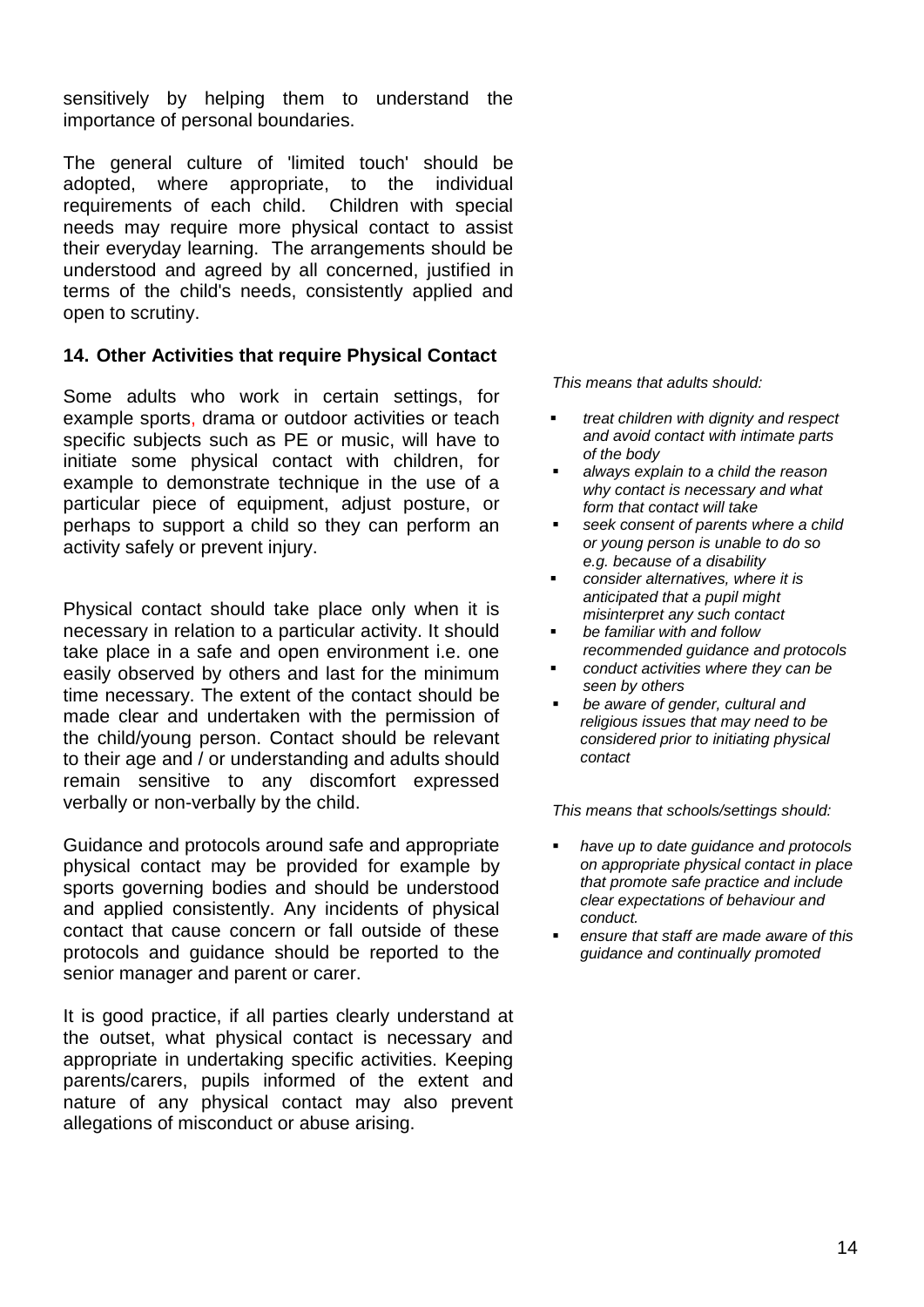## **15. Intimate Care / Personal Care**

Schools and settings should have clear nappy changing and intimate care policies which ensure that the health, safety and welfare of children is promoted and their dignity and privacy are respected. Arrangements for intimate care should be open and transparent and accompanied by recording systems.

Children should be encouraged to act as independently as possible and to undertake as much of their own personal care as is practicable. When assistance is required, adults should try to ensure that another appropriate adult is in the vicinity who is aware of the task to be undertaken and that, wherever possible, they are visible and/or audible.

A record should be kept of all intimate care tasks undertaken and, where they have been carried out in another room, include a record of times left and returned.

Any vulnerability that may arise from a physical disability or learning difficulty should be considered with regard to individual care plans for each child. The views and/or emotional responses of children with special educational needs, regardless of age and ability must be actively sought in regular reviews of these arrangements.

Young people are entitled to respect and privacy when changing clothes or taking a shower. However, there needs to be an appropriate level of supervision in order to safeguard young people, satisfy health and safety considerations and ensure that bullying or teasing does not occur. This supervision should be appropriate to the needs and age of the young people concerned and sensitive to the potential for embarrassment.

## **16. Behaviour Management**

All children have a right to be treated with respect and dignity. Corporal punishment and smacking is unlawful across all schools and settings. Adults should not use any form of degrading or humiliating treatment to punish a child. The use of sarcasm, demeaning or insensitive comments towards children is completely unacceptable in any situation.

Where children display difficult or challenging behaviour, adults must follow the behaviour policy *This means that adults should:*

- *adhere to their organisation's intimate care and nappy changing policies*
- *make other adults aware of the task being undertaken*
- *explain to the child what is happening*
- *consult with colleagues where any variation from agreed procedure/care plan is necessary*
- *record the justification for any variations to the agreed procedure/care plan and share this information with parents*
- *avoid any visually intrusive behaviour*
- *where there are changing rooms announce their intention of entering*
- *avoid remaining in the room unless the children's needs require it*

*This means that adults should not:*

- *change in the presence or sight of children*
- *shower with children*
- *assist with personal care tasks which the child can undertake themselves*

- *not use force as a form of punishment*
- *try to defuse situations before they escalate e.g. by distraction*
- *keep parents informed of any sanctions or behaviour management techniques used*
- *be mindful of and sensitive to factors both inside and outside of the school or setting which may impact on a child's behaviour*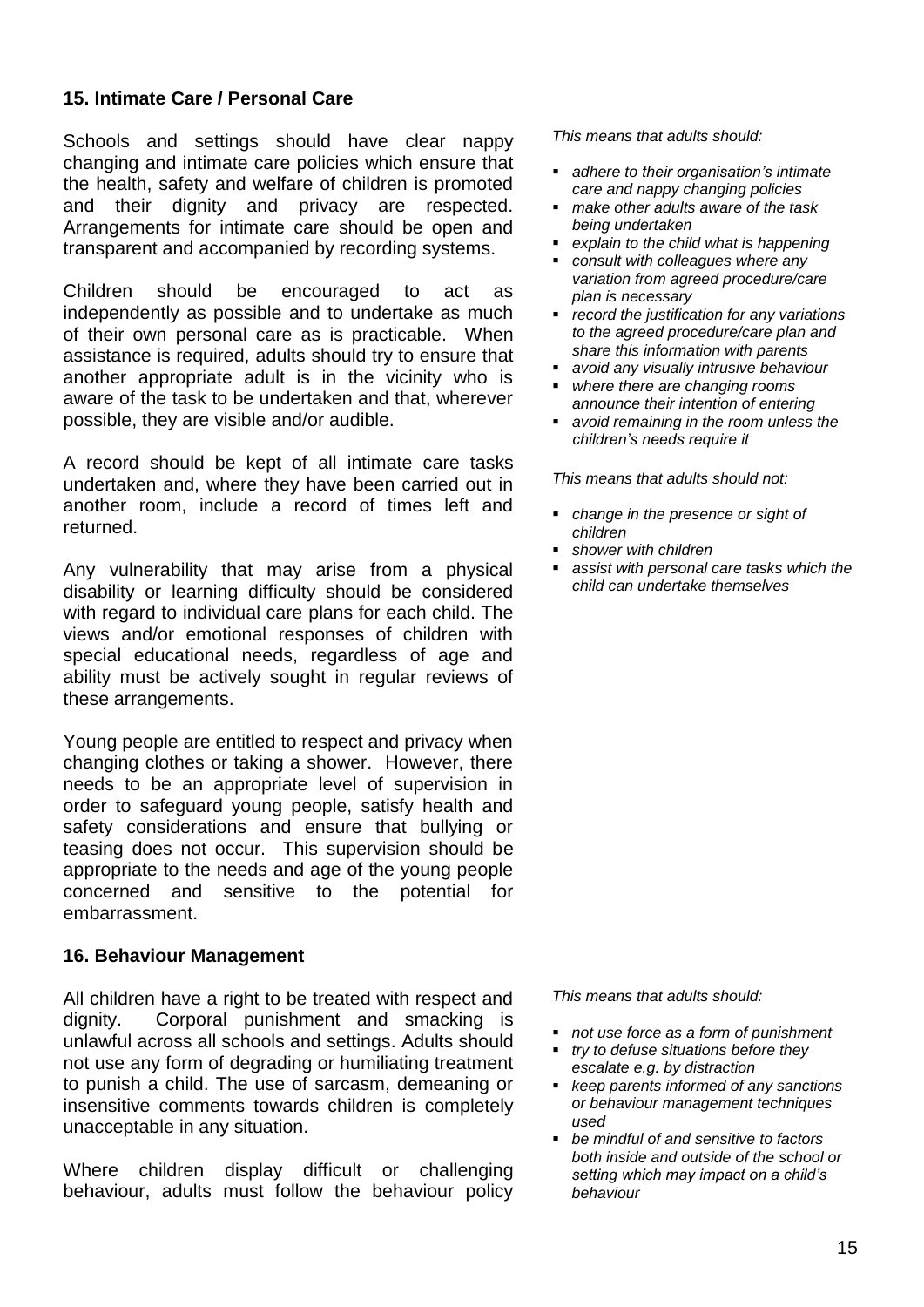outlined by their school or setting and use strategies appropriate to the circumstance and situation.

Where a child has specific needs in respect of particularly challenging behaviour, a positive handling plan*,* including assessment of risk, should be drawn up and agreed by all parties, including, for example, a medical officer where appropriate.

The use of isolation or seclusion in managing challenging behaviour must be carefully assessed and managed. Care must be taken to avoid conditions that could result it in, unlawful imprisonment.

## **17. Care, Control and Physical Intervention**

There is no law or guidance specific to Early Years settings regarding when adults can legitimately physically intervene, however adults must ensure that they provide a safe environment and fulfil their duty of care to both children and adults. Great care must be exercised in order that adults do not physically intervene in circumstances or in a manner which could be unlawful and thus be open to allegations of assault.

The law and guidance for schools states that adults may reasonably intervene to prevent a child from*:*

- committing a criminal offence
- injuring themselves or others
- causing damage to property
- engaging in behaviour prejudicial to good order and to maintain good order and discipline.

The 1989 Children Act however, which applies to residential care settings, does not include the above 4<sup>th</sup> clause.

Under no circumstances should physical force be used as a form of punishment. The use of unwarranted physical force is likely to constitute a criminal offence. Where the school or setting judges that a child's behaviour presents a serious risk to themselves or others, they must always put in place a robust risk assessment which is reviewed at least half termly.

In all cases where physical intervention is deemed necessary, the incident and subsequent actions should be documented and reported to a manager and the child's parents.

- *follow the school or setting's behaviour management policy*
- *behave as a role model*
- *avoid shouting at children other than as a warning in an emergency/safety situation*
- *refer to North Yorkshire Guidance on Restrictive Physical Intervention (RPI) with children and young people (Sept.'14) for further information pages 16 -17*

*This means that schools and settings should:*

- *ensure that they have a lawful physical intervention policy consistent with NYCC guidance and regularly acquaint staff with it*
- *ensure that adults are provided with appropriate training and support*

- *adhere to the school or setting's physical intervention policy*
- *always seek to defuse situations and avoid the use of physical intervention wherever possible*
- *where physical intervention is necessary, only use minimum force and for the shortest time*
- *refer to North Yorkshire Guidance on Restrictive Physical Intervention (RPI) with children and young people (Sept.'14) for further information.*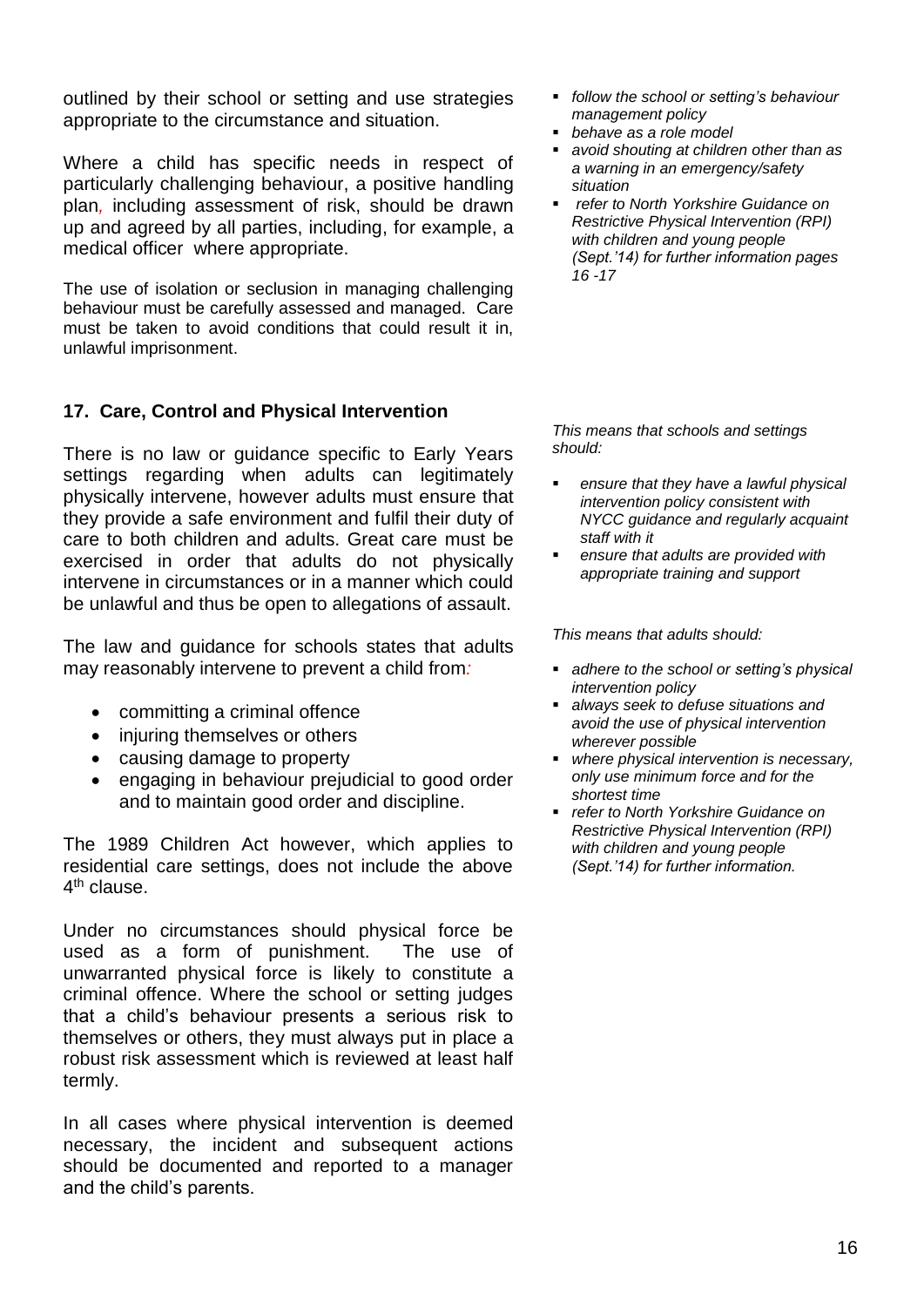## **18. Sexual Contact**

Any sexual behaviour by a member of staff with or towards a child is illegal and will always be a matter for criminal and disciplinary action. Children are protected by the same laws as adults in relation to non-consensual sexual behaviour. They are additionally protected by specific legal provisions regardless of whether the child or young person consents or not. This includes the prohibition of sexual activity with adults in a position of trust.

Sexual activity involves physical contact including penetrative and non-penetrative acts, however also includes non-contact activities, such as causing children to engage in or watch sexual activity or the production of pornographic material.

There are occasions when adults embark on a course of behaviour known as 'grooming' where the purpose is to gain the trust of a child, and manipulate that relationship so sexual abuse can take place. All adults must receive training, so they are fully aware of those behaviours that may constitute 'grooming' and of their responsibility to always report to their manager should any concerns about the behaviour of a colleague.

## **19. One to One Situations**

Adults working in one to one situations with children may be more vulnerable to allegations.

To ensure the safety and security needs of both adults and children are met managers should undertake a risk assessment in relation to the specific nature and implications of one to one work for each worker and put in place appropriate risk management measures. Each assessment should also take into account the individual needs of each child. Any arrangements should be reviewed on a regular basis.

Arranging to meet with children from the school or setting away from the work premises should not be permitted unless approval is obtained from the child's parent and a senior member of staff.

#### **20. Home Visits**

All work with children and parents will usually be undertaken in the school or setting or other recognised workplace. There are however occasions,

*This means that adults should:*

- *not have any form of sexual contact or relationship with a child either at or outside of the school or setting ( this includes any person under the age of 18 years with whom they are currently or have previously been in a relationship of trust)*
- *avoid any form of touch or comment which is, or may be considered to be, indecent*
- *avoid any form of communication with a child which could be interpreted as sexually suggestive or provocative i.e. verbal comments, letters, notes, by email or on social media, phone calls, texts, physical contact*
- *make sexual remarks to or about a child*
- *discuss sexual matters in the presence of children*

*This means that adults should:*

- *ensure that wherever possible there is visual access and/or an open door in one to one situations*
- *avoid use of 'engaged' or equivalent signs wherever possible. Such signs may create an opportunity for secrecy or the interpretation of secrecy*
- *always report any situation where a child becomes distressed or angry to the manager*
- *consider the needs and circumstances of the child/children involved*

*This means that adults should:* 

 *agree the purpose for any home visit with their manager*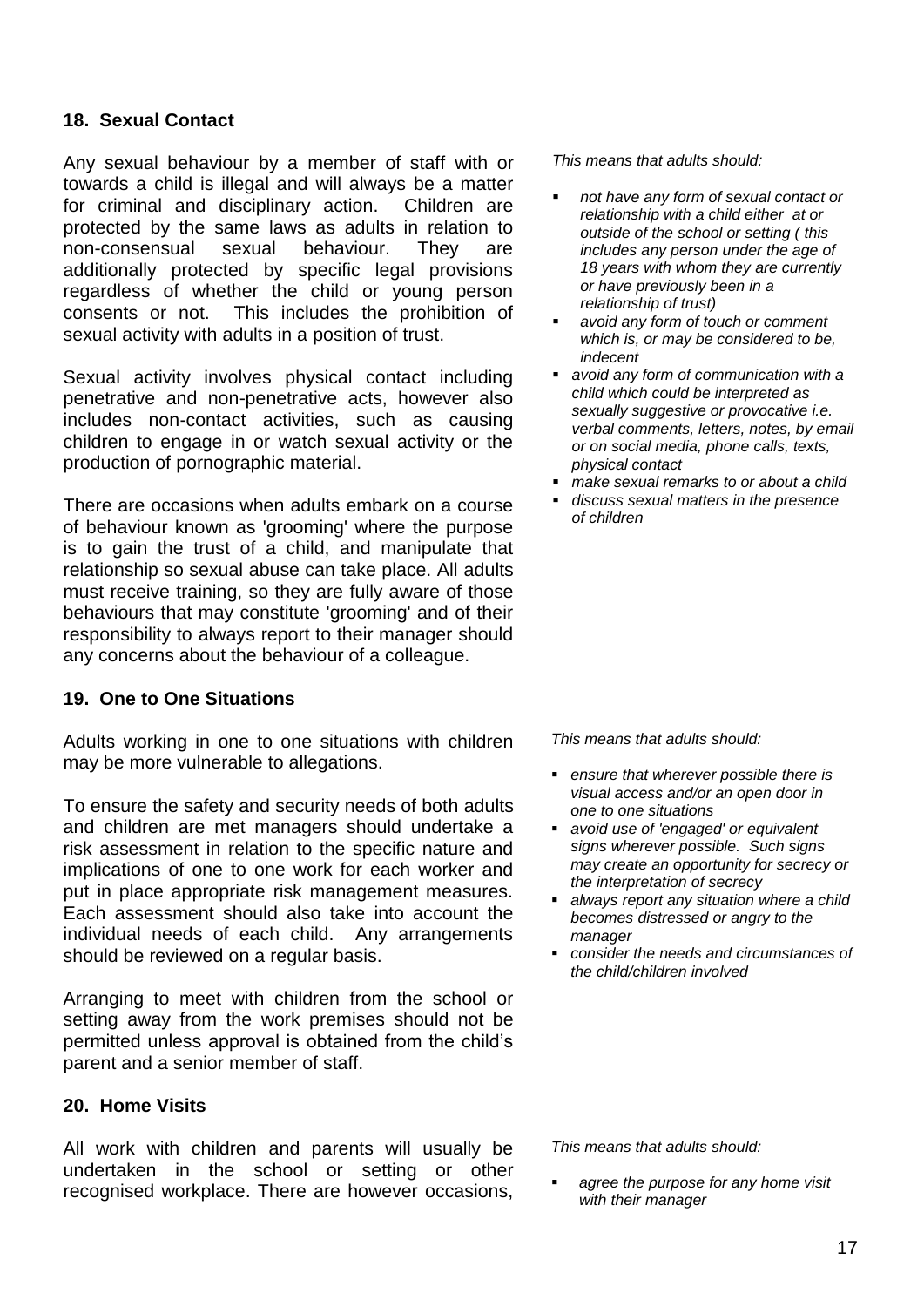in response to an urgent, planned or specific situation where it is necessary to make one-off or regular home visits.

It is essential that appropriate policies and related risk assessments are in place to safeguard both adults and children, who can be more vulnerable in these situations.

A risk assessment should be undertaken before any home visit takes place. The assessment should include an evaluation of any known factors regarding the child, parents and others living in the household which might render adults more vulnerable to an allegation being made e.g. hostility, child protection concerns, complaints or grievances. Specific consideration should be given to visits outside of 'office hours' or in remote or secluded locations. Following the assessment, appropriate risk management measures should be put in place before the visit is undertaken. In the unlikely event that little or no information is available, visits should not be made alone.

## **21. Transporting Children and Young People**

In certain situations adults or volunteers may be required or offer to transport children as part of their work. A designated member of staff should be appointed to plan and provide oversight of all transport arrangements and respond to any difficulties that may arise.

Wherever possible and practicable it is advisable that transport is undertaken other than in private vehicles, with at least one adult additional to the driver acting as an escort.

It is a legal requirement that all passengers wear seatbelts and the adult driver should ensure that they do so. They should also be aware of and adhere to current legislation regarding the use of car seats for younger children.

Adults should ensure that their behaviour is safe and that the transport arrangements and the vehicle meet all legal requirements. They should ensure that the vehicle is roadworthy and appropriately insured and that the maximum carrying capacity is not exceeded.

Adults should not offer to transport children outside of their normal working duties, other than in an

- *adhere to agreed risk management strategies*
- *avoid unannounced visits wherever possible*
- *ensure there is visual access and/or an open door in one to one situations*
- *always make detailed records including times of arrival and departure*
- *ensure any behaviour or situation which gives rise to concern is discussed with their manager*

*This means that schools and settings should:*

- *ensure that they have home visit and lone-working policies which all adults are made aware of. These should include arrangements for risk assessment and management*
- *ensure that all visits are justified and recorded*
- *ensure that adults are not exposed to unacceptable risk*
- *ensure that adults have access to a mobile telephone and an emergency contact person*

- *plan and agree arrangements with all parties in advance, responding sensitively and flexibly to disagreements*
- *take into account any specific or additional needs that the child may have*
- *have an appropriate licence for the vehicle*
- *ensure they are fit to drive and free from any drugs, alcohol or medicine which is likely to impair judgement and/ or ability to drive*
- *ensure that if they need to be alone with a child this is for the minimum time*
- *be aware that the safety and welfare of the child is their responsibility until this is safely passed over to a parent/carer*
- *report the nature of the journey, the route and expected time of arrival in accordance with agreed procedures*
- *ensure that their behaviour and all arrangements ensure vehicle, passenger and driver safety. This includes having proper and appropriate insurance for the type of vehicle being driven*
- *ensure that any impromptu or emergency arrangements of lifts are recorded and can be justified if*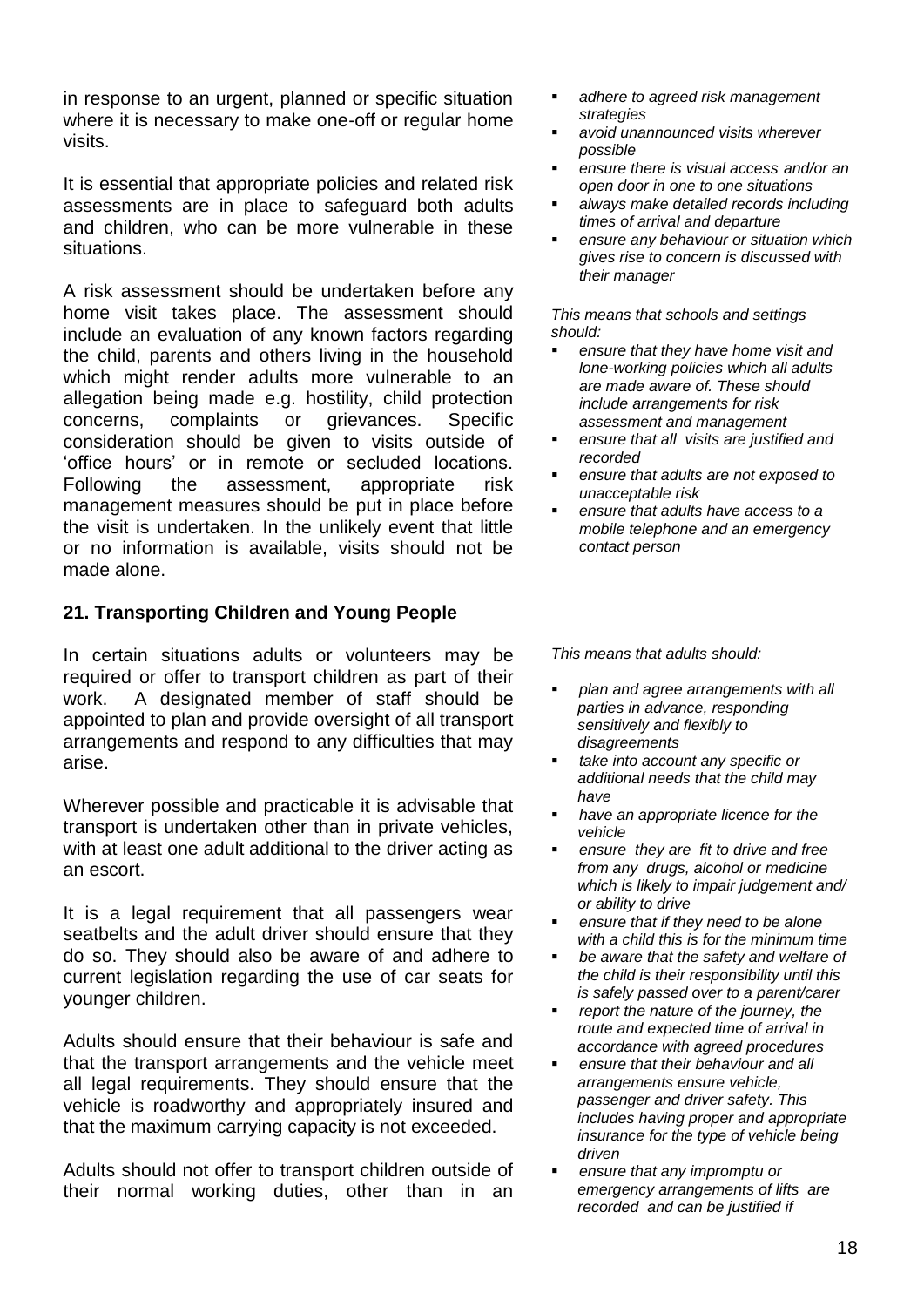emergency or where not doing so would mean the child may be at risk. In these circumstances the matter should be recorded and reported to both their manager and the child's parents.

## **22. Educational Visits**

Adults should take particular care when supervising children in the less formal atmosphere of an educational visit where a more relaxed discipline or informal dress and language code may be acceptable. However, adults remain in a position of trust and need to ensure that their behaviour cannot be interpreted as seeking to establish an inappropriate relationship or friendship.

Where out of school or setting activities include overnight stays, careful consideration needs to be given to sleeping arrangements. Children, young people, adults and parents should be informed of these prior to the start of the trip. In all circumstances, those organising trips and outings must pay careful attention to ensuring safe staff/child ratios and to the gender mix of staff.

Health and Safety arrangements require staff to keep colleagues/employers aware of their whereabouts, especially when involved in a visit.

## **23. First Aid and Medication**

All schools and settings must have trained and appointed first-aiders. Staff may volunteer to undertake this task or it may be part of their contract of employment. Staff should receive appropriate training before administering first aid or medication.

Where children need prescribed medication during setting or school hours parents should be asked to provide written information of the correct dosage to be administered.

In circumstances where children need medication regularly a health care plan should be drawn up to ensure the safety and protection of children and adults.

With the permission of parents, children should be encouraged to self-administer medication or treatment including, for example any ointment, sun cream or use of inhalers.

*questioned*

 *refer to LA guidance 'handbook for Educational visits [http://cyps.northyorks.gov.uk/index.asp](http://cyps.northyorks.gov.uk/index.aspx?articleid=12469) [x?articleid=12469](http://cyps.northyorks.gov.uk/index.aspx?articleid=12469)*

*This means that adults should:*

- *adhere to the organisation's educational visits guidance*
- *always have another adult present on visits, unless otherwise agreed with senior staff*
- *undertake risk assessments*
- *have parental consent to the activity*
- *ensure that their behaviour remains professional at all times*
- *never share beds with a child/pupils.*
- *not share bedrooms unless it involves a dormitory situation and the arrangements have been previously discussed with senior manager, parents and pupils*
- *refer to LA guidance 'handbook for Educational visits as in section 21*
- *refer to LA guidance about foreign exchanges (both to the UK and abroad) [http://cyps.northyorks.gov.uk/index.aspx](http://cyps.northyorks.gov.uk/index.aspx?articleid=29181) [?articleid=29181](http://cyps.northyorks.gov.uk/index.aspx?articleid=29181)*

- *adhere to the school or setting's health and safety and medicines policies*
- *ensure there are trained and named individuals to undertake first aid responsibilities*
- *ensure training is regularly monitored and updated*
- *make other adults aware of the task being undertaken*
- *have regard to any health plan which is in place*
- *always ensure that an appropriate health/risk assessment is undertaken prior to undertaking certain activities*
- *explain to the child what is happening.*
- *always act and be seen to act in the child's best interest*
- *make a record of all medications administered*
- *have due regard to national and local guidance,*
- *not work with children whilst taking*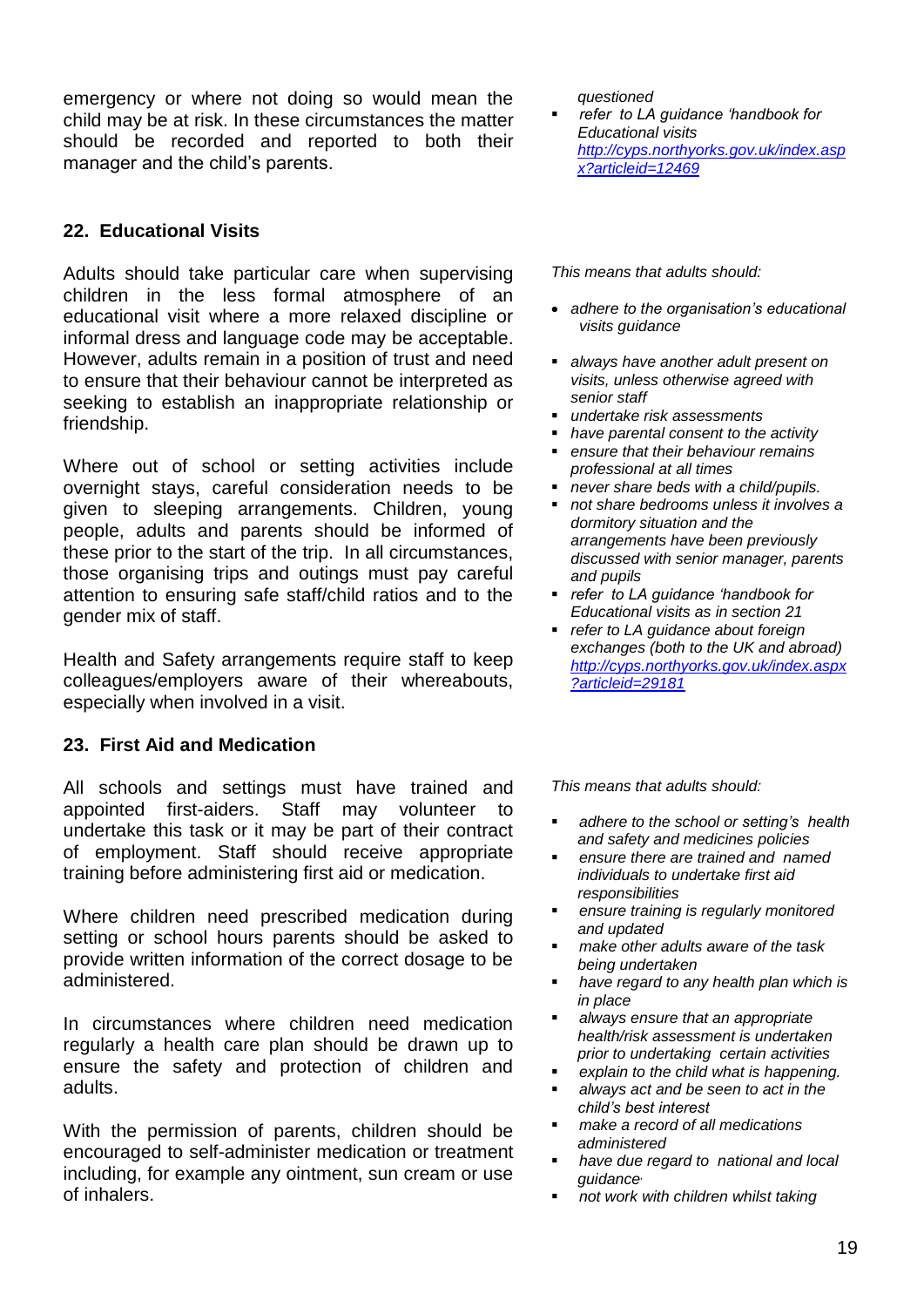If a member of staff is concerned or uncertain about the amount or type of medication being given to a child, this should be discussed with the appropriate senior colleague at the earliest opportunity.

When administering first aid, wherever possible, staff should ensure that another adult is present, or aware of the action being taken. Parents should always be informed when first aid has been administered.

Adults taking medication which may affect their ability to care for children should seek medical advice re their suitability to do so and providers must ensure that they only work directly with children if that advice confirms that the medication is unlikely to impair their ability to look after children properly. Staff medication on the premises must be securely stored and out of reach of children at all times

## **24. Photography, Videos and other Images**

Many school and setting activities involve recording images. These may be undertaken for displays, publicity, to celebrate achievement and to provide records of evidence of the activity. Under no circumstances should staff be expected or allowed to use their personal equipment to take images of children at or on behalf of the school or setting.

All schools or settings should have arrangements with regard to the taking and use of images which forms part of their safeguarding and child protection policy. This should cover the wide range of devices which can be used for taking/recording images e.g. cameras, mobile-phones, smart phones, ipads, web-cams etc. and arrangements for the use of these by both staff and parents/visitors.

Whilst images are regularly used for very positive purposes adults need to be aware of the potential for images to be taken and/or misused or manipulated for pornographic or 'grooming' purposes. Particular regard needs to be given when images are taken of young or vulnerable children who may be unable to question why or how the activities are taking place.

Children who have been previously abused in a manner that involved images may feel particularly threatened by the use of photography, filming etc. Staff should remain sensitive to any children who

*medication unless medical advice confirms that they are able to do so* 

 *refer to First Aid and Medication Guidance in CYPS Health and Safety and Managing Medication and Complex Health Care Needs of Children and Young People*

*This means that adults should:*

- *adhere to their school or setting's policy*
- *only take images of children where the parent/carer has given explicit written consent*
- *only take images of children where the child is happy for them to do so*
- *only retain images when there is a clear and agreed purpose for doing so*
- *store images in an appropriate secure place in the school or setting*
- *ensure that a senior member of staff is aware that the photography/image equipment is being used and for what purpose*
- *be able to justify images of children in their possession*
- *avoid making images in one to one situations*

- *take images of children for their personal use*
- *take, display or distribute images of children unless sure they have parental consent to do so (and, where appropriate, consent from the child)*
- *take images of children using personal equipment*
- *take images of children in a state of undress or semi-undress*
- *take images of children which could be considered as indecent or sexual*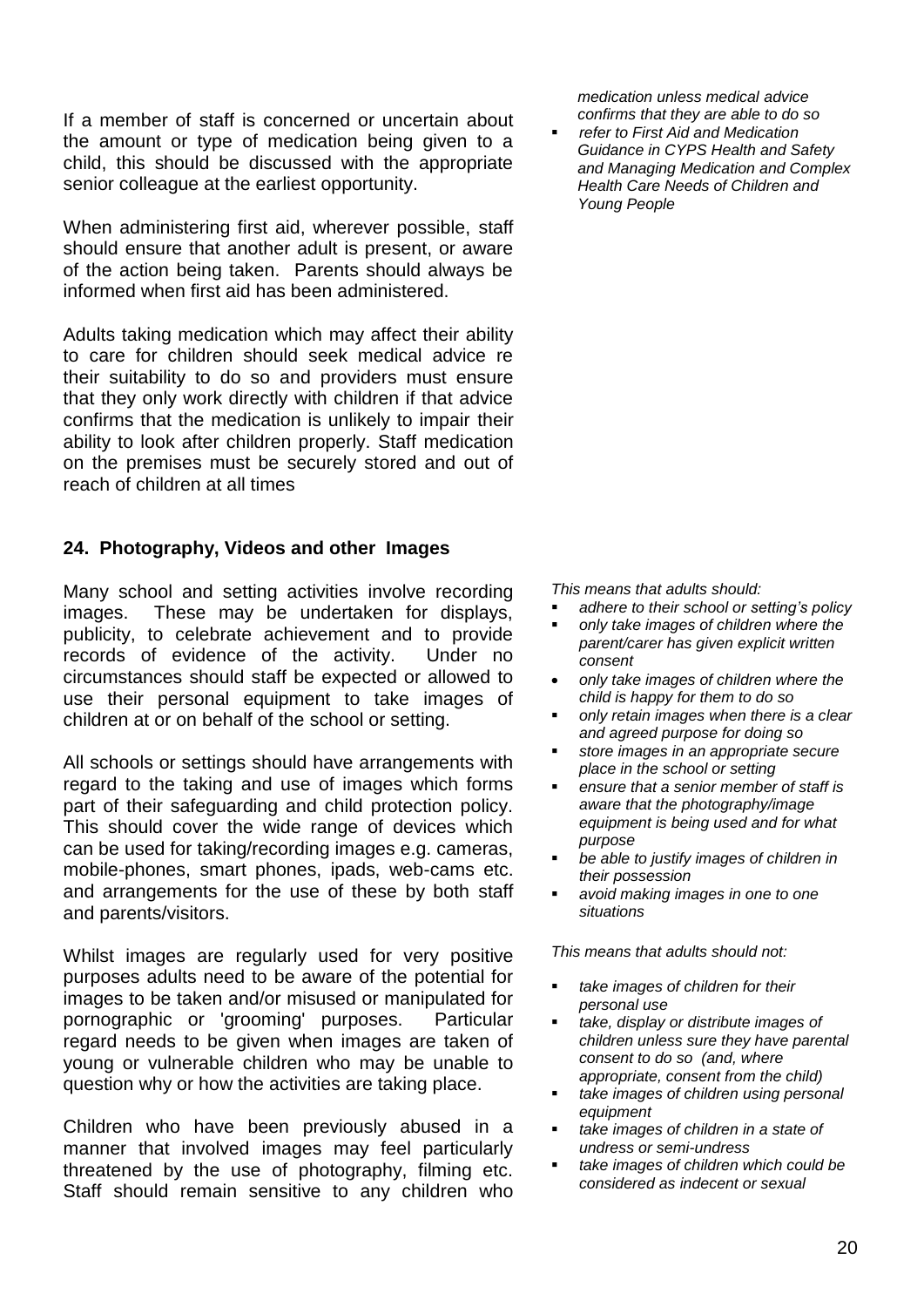appear uncomfortable and should recognise the potential for misinterpretation.

Making and using images of children will require the age - appropriate consent of the individual concerned and their legal guardians. Images should not be taken, displayed on websites, in publications or in a public place without such consent. The definition of a public place includes areas where visitors to the setting have access.

For the protection of children, it is recommended that when using images for publicity purposes that the following guidance should be followed:

- $\bullet$  if the image is used, avoid naming the child
- if the child is named, avoid using their image
- schools or settings should establish whether the image will be retained for further use, where and for how long
- images should be securely stored and used only by those authorised to do so.

#### **25. Inappropriate Images**

Staff should take extreme care to ensure that children and young people are not exposed, through any medium, to inappropriate or indecent images.

There are no circumstances that will justify adults making, (including downloading,) possessing or distributing indecent images or pseudo-images of children, (child abuse images.) Accessing these images, whether using setting or personal equipment, on or off school or setting premises or making, storing or disseminating such material is illegal. If proven this will lead to criminal proceedings and the individual being barred from work with children.

If indecent images are discovered at the school or setting or on school or setting equipment an immediate referral should be made to the LADO. The images/equipment should be secured and there should be no attempt to delete the images as this could jeopardise necessary criminal action.

Under no circumstances should any adult use school or setting equipment to access adult pornography. Personal equipment containing adult pornography or links to it should never be brought into or used in the workplace. This will raise serious concerns about the suitability of the adult to continue working with children

- *follow the school or setting's acceptable use and e-safety policies*
- *ensure that children cannot be exposed to indecent or inappropriate images*
- *ensure that any films or material shown to children are age appropriate*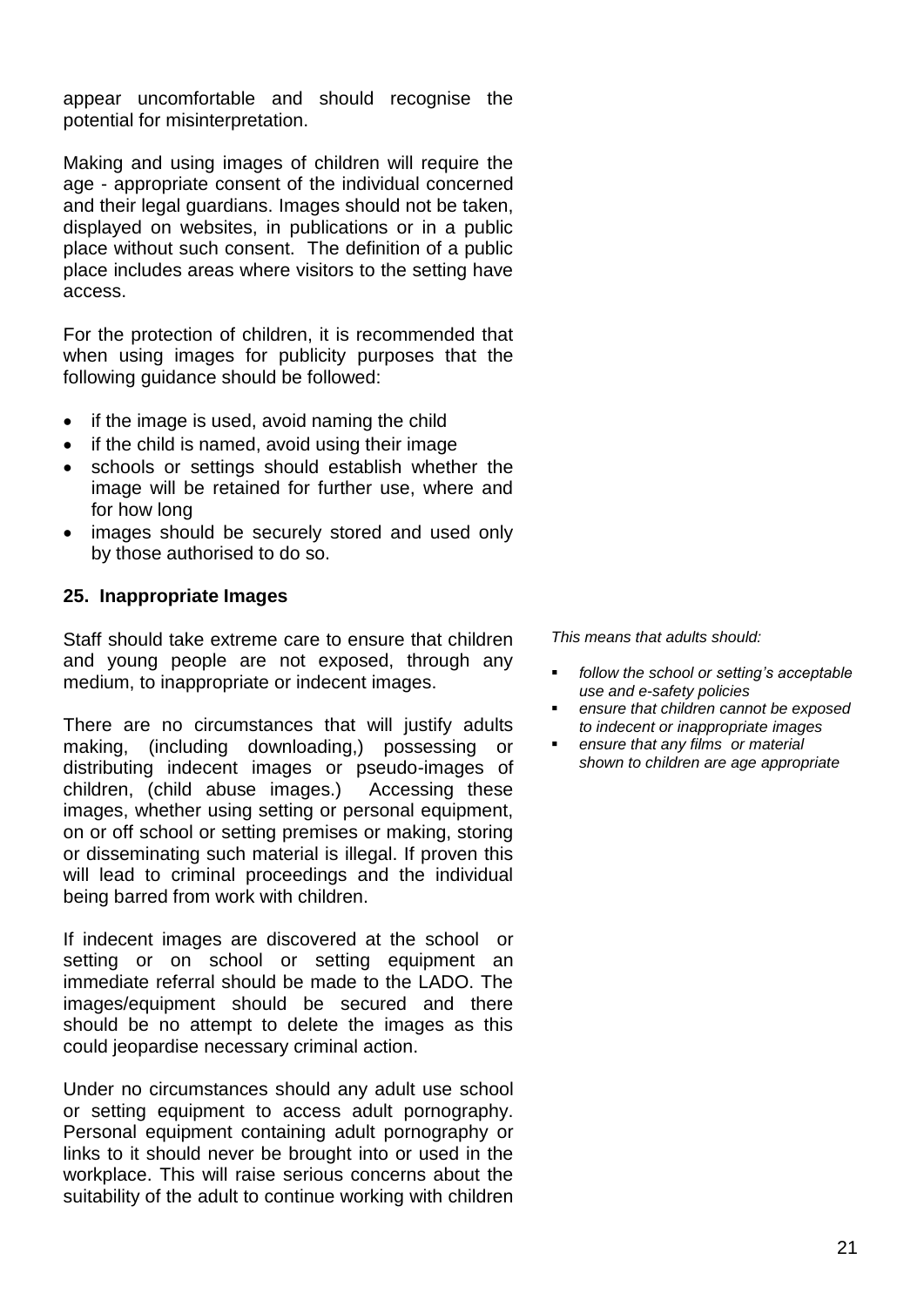and young people.

Adults should keep their passwords confidential and not allow unauthorised access to equipment. In the event of any indecent images of children or unsuitable material being discovered on a computer, the equipment should: not be tampered with in any way ; secured and isolated from the network, and the LADO contacted without delay. Adults should not attempt to investigate the matter or evaluate the material themselves as this may lead to a contamination of evidence and a possibility they will be at risk of prosecution themselves.

## **26. Accommodation on site**

Generally, adults should not invite any child into their home unless the reason to do so has been firmly established and agreed with their manager and the child's parents.

It is not appropriate for adults to be expected or requested to use their private living space for any activity, play or learning. This includes seeing children for e.g. discussion of reports, academic reviews, tutorials, pastoral care or counselling. Management should ensure that appropriate accommodation is found elsewhere in the school or setting.

Under no circumstances should children be asked to assist adults living on site with jobs or tasks in their private accommodation.

This guidance should also apply to all persons living in or visiting the accommodation.

## **27. Overnight Supervision and Examinations**

There are occasions during exam periods when timetables clash and arrangements need to be made to preserve the integrity of the examination process. In these circumstances examination boards may allow candidates to take an examination the following morning, including Saturdays. The supervision of a candidate on journeys to and from the centre and overnight may be undertaken by the candidate's parent/carer or centre staff. The examination board requires the centre to determine a method of supervision which ensures the candidate's wellbeing. As a result in some circumstances staff may be asked to volunteer to supervise students perhaps in their

*This means that adults should:*

- *be vigilant in maintaining their privacy when living in on-site accommodation*
- *be mindful of the need to avoid placing themselves in vulnerable situations*
- *refuse any request for their accommodation to be used as an additional resource for the school or setting*
- *be mindful of the need to maintain professional boundaries*
- *not ask children to undertake personal jobs or errands*

#### *This means that:*

- *schools should ensure that all arrangements reflect a duty of care towards pupils and staff*
- *a full health and safety risk assessment should have been undertaken*
- *all members of the household should have the appropriate checks made.*
- *all arrangements should be made in partnership and agreement with the student and parents/carers*
- *arrangements involving one to one supervision should be avoided wherever possible.*
- *as much choice, flexibility and contact with 'the outside world', should be incorporated into any arrangement so far*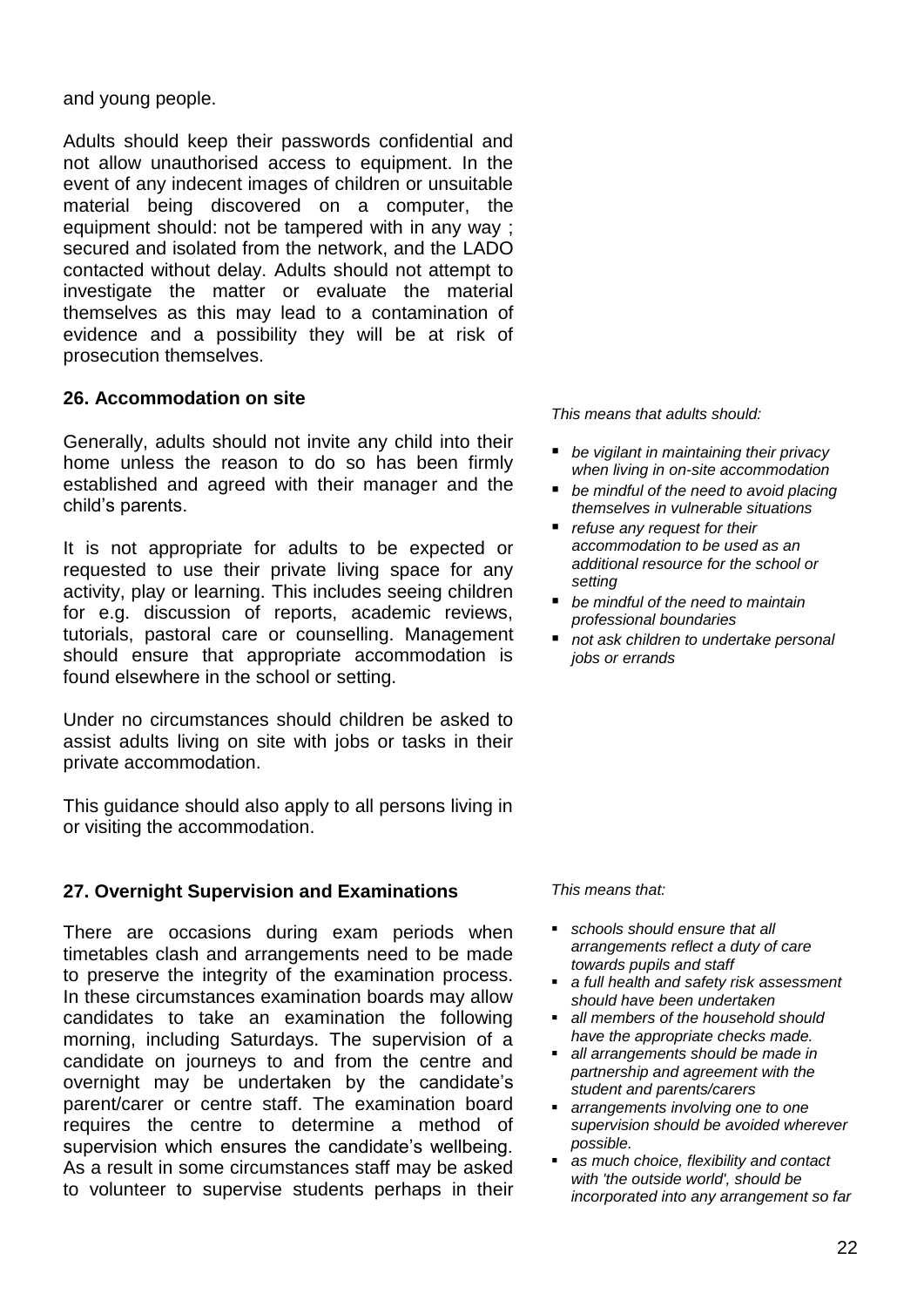own homes.

North Yorkshire local authority does not endorse the practice of staff supervising candidates overnight unless as part of established 'looked after' or residential care, or in exceptional circumstances. This view is shared by professional associations / unions.

## **28. Curriculum**

Many areas of the curriculum can include or raise subject matter which is sexually explicit, or of an otherwise sensitive nature. Care should be taken to ensure that resource materials cannot be misinterpreted and clearly relate to the learning outcomes identified by the lesson plan. This can be supported by developing ground rules with pupils to ensure sensitive topics can be discussed in a safe learning environment. This plan should highlight particular areas of risk and sensitivity and care should especially be taken in those areas of the curriculum where usual boundaries or rules are less rigorously applied e.g. drama

The curriculum can sometimes include or lead to unplanned discussion about subject matter of a sexually explicit or otherwise sensitive nature. Responding to children's questions requires careful judgement and staff should take guidance in these circumstances from a senior member of staff.

Care should also be taken to abide by the school's governing body's required policy on sex and relationships education and the wishes of parents. Parents have the right to withdraw their children from all or part of any sex education provided (but not from the National Curriculum for Science).

## **29. Whistle blowing**

Whistle blowing is the mechanism by which adults can voice their concerns, made in good faith, without fear of repercussion. Each school / setting should have a clear and accessible whistle blowing policy that meets the terms of the Public Interest Disclosure Act 1998. Adults who use whistle blowing procedure have their employment rights protected.

Adults should acknowledge their individual responsibilities to bring matters of concern to the *as is consistent with appropriate supervision*

- *whenever possible, independent oversight of arrangements should be made*
- *any situation which gives rise to complaint, disagreement or misunderstanding should be reported*
- *staff should have regard to any guidance that exists including the Joint Council for Qualifications 'Instructions for conducting examinations 2014-15'*

*This means that adults should:*

- *have clear written lesson plans*
- *take care when encouraging pupils to use self-expression, not to overstep personal and professional boundaries*
- *be able to justify all curriculum materials and relate these to clearly identifiable lessons plans.*

*This means that adults should not:*

 *enter into or encourage inappropriate discussions about sexual activity or any behaviours which may offend or harm others*

*This means that schools and settings should:*

- *have a whistle blowing policy in place which is known to adults*
- *have, as part of their safeguarding and child protection policy, clear procedures for dealing with allegations against persons working in or on behalf of the school or setting*